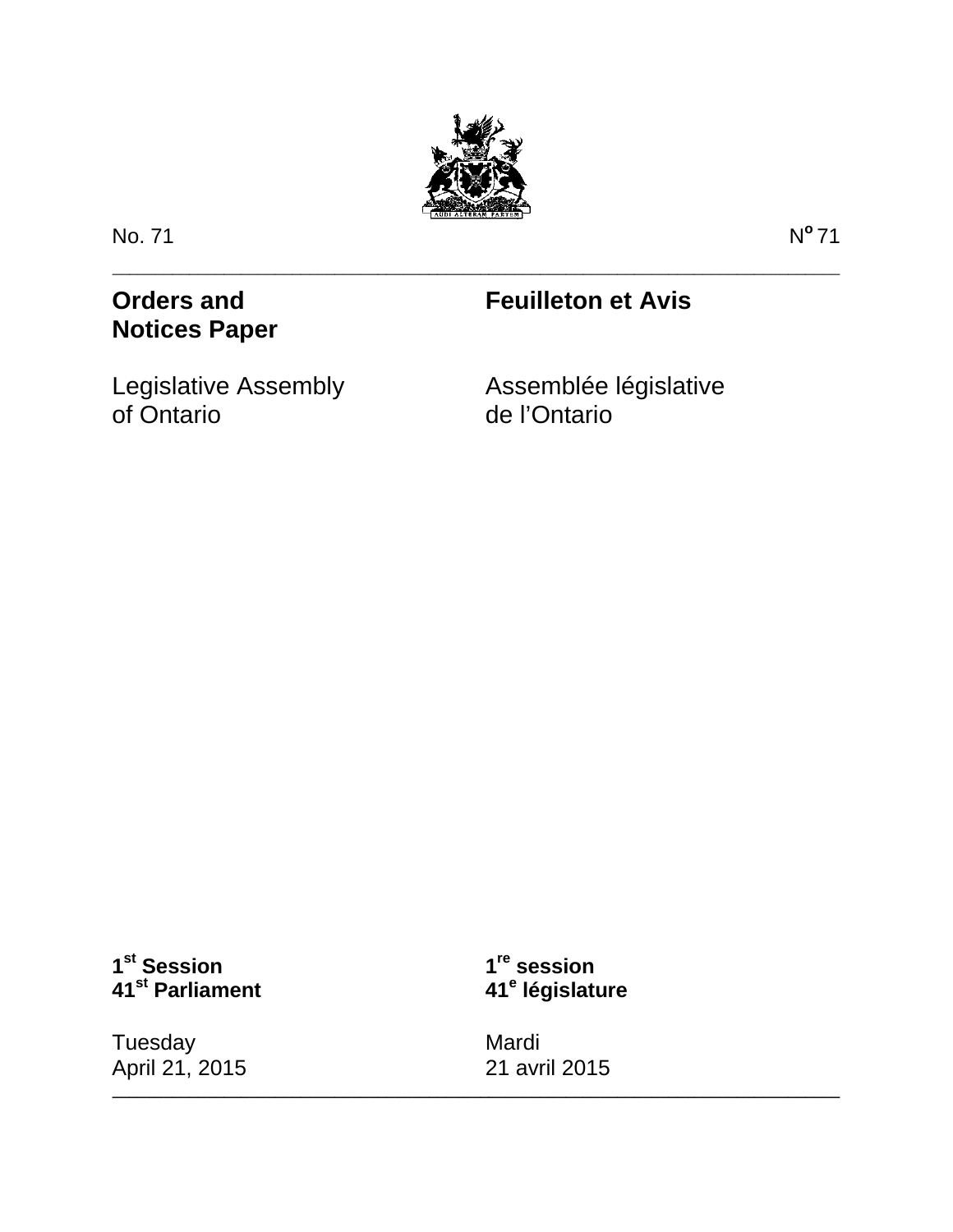## **TODAY'S BUSINESS TRAVAUX DU JOUR**

# **9:00 A.M. 9 H**

# **ORDERS OF THE DAY ORDRE DU JOUR**

**G73. Second** Reading of Bill 73, An Act to amend the Development Charges Act, 1997 and the Planning Act. Hon. Mr. McMeekin. **PRINTED.**

Recess Pause

# **10:30 A.M. 10 H 30**

Oral Questions Questions orales

Second Reading of Bill 57, An Act to create a framework for pooled registered pension plans and to make consequential amendments to other Acts.

Recess Pause Pause

# **3:00 P.M. 15 H**

Members' Statements Déclarations des députés

Statements by the Ministry and Responses Déclarations ministérielles et réponses Petitions Pétitions

Introduction of Visitors Présentation des visiteurs

# **ROUTINE PROCEEDINGS AFFAIRES COURANTES**

Reports by Committees Rapports des comités Introduction of Bills Dépôt des projets de loi Motions Motions Motions Motions \_\_\_\_\_\_\_\_\_\_\_\_

*Today's business continues on next page Suite des travaux du jour à la page suivante*

# **PRAYERS PRIÈRES**

**G73. Deuxième** lecture du projet de loi 73, Loi modifiant la Loi de 1997 sur les redevances d'aménagement et la Loi sur l'aménagement du territoire. L'hon. M. McMeekin. **IMPRIMÉ.**

\_\_\_\_\_\_\_\_\_\_\_\_

\_\_\_\_\_\_\_\_\_\_\_\_\_\_\_\_\_\_\_\_\_\_\_\_\_\_\_\_\_\_\_\_\_\_\_\_\_\_\_\_\_\_\_\_\_\_\_\_\_\_\_\_\_\_\_\_\_\_\_\_\_\_\_\_\_\_\_\_\_\_\_\_\_\_\_\_\_\_\_\_\_\_\_\_\_

\_\_\_\_\_\_\_\_\_\_\_\_

Introduction of Visitors Présentation des visiteurs

Deferred Votes Votes différés

Deuxième lecture du projet de loi 57, Loi créant un cadre pour les régimes de pension agréés collectifs et apportant des modifications corrélatives à d'autres lois.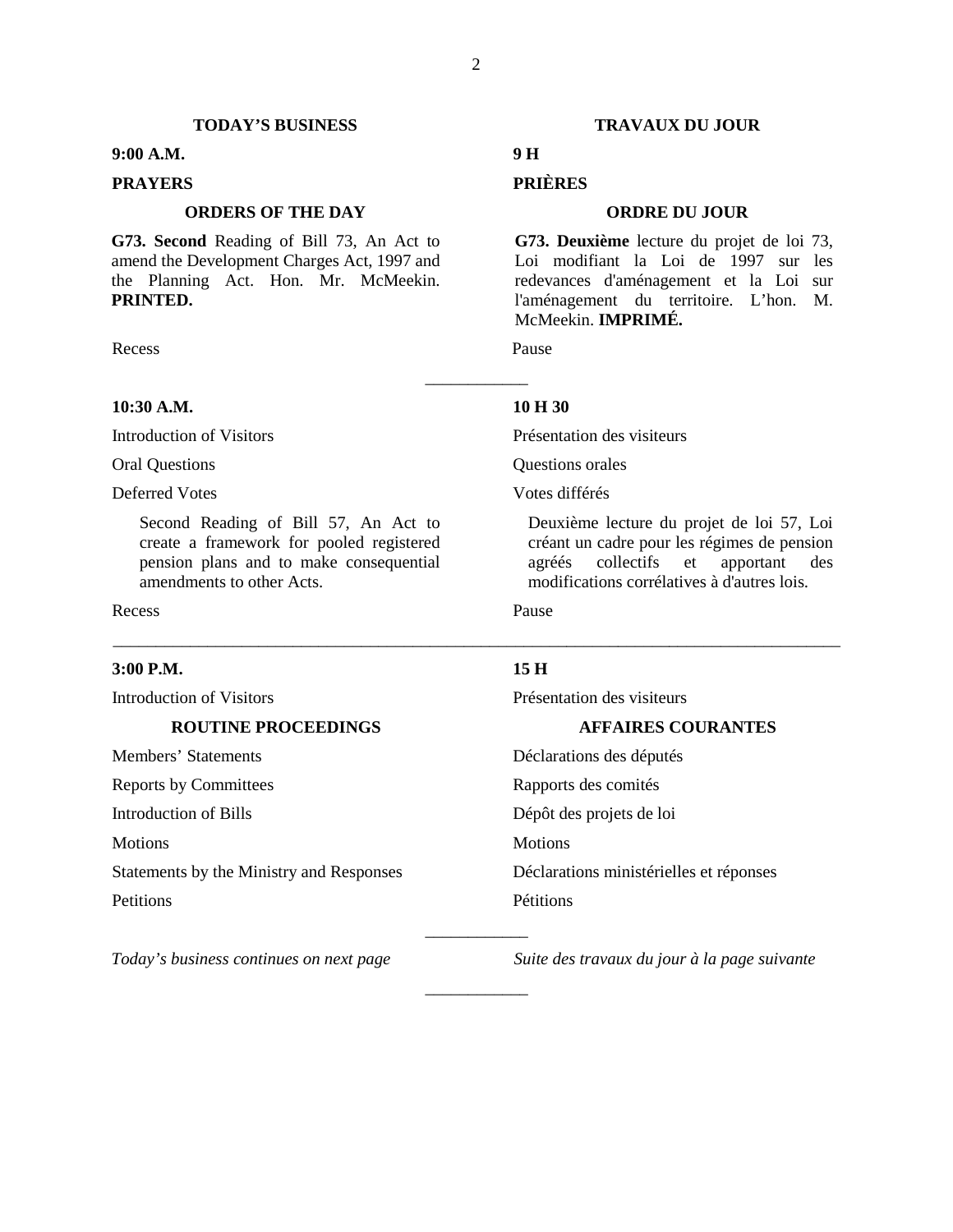# **ORDERS OF THE DAY ORDRE DU JOUR**

# **Government Notice of Motion Number 20 Avis de motion numéro 20 émanant du**

# **gouvernement**

Mr. Naqvi — That, pursuant to Standing Order 47 and notwithstanding any other Standing Order or Special Order of the House relating to Bill 80, An Act to amend the Ontario Society for the Prevention of Cruelty to Animals Act and the Animals for Research Act with respect to the possession and breeding of orcas and administrative requirements for animal care, when the Bill is next called as a Government Order, the Speaker shall put every question necessary to dispose of the Second Reading stage of the Bill without further debate or amendment and at such time the Bill shall be Ordered referred to the Standing Committee on Social Policy; and,

That the Standing Committee on Social Policy be authorized to meet on Monday, May 11, 2015, from 2:00 p.m. to 6:00 p.m., for the purpose of public hearings on the Bill; and

That the Clerk of the Committee, in consultation with the Committee Chair, be authorized to arrange the following with regard to Bill 80:

- Notice of public hearings on the Ontario Parliamentary Channel, the Legislative Assembly's website and Canada NewsWire; and
- Witnesses are scheduled on a first-come first-served basis; and
- Each witness will receive up to 5 minutes for their presentation followed by 9 minutes for questions from Committee members; and
- The deadline for written submissions is 6:00 p.m. on Monday, May 11, 2015; and

That the deadline for filing amendments to the Bill with the Clerk of the Committee shall be 2:00 p.m. on Thursday, May 14, 2015; and

That the Committee be authorized to meet on Monday, May 25, 2015, from 2:00 p.m. to 6:00 p.m., for the purpose of clause-by-clause consideration of the Bill;

On Monday, May 25, 2015, at 4:00 p.m., those amendments which have not yet been moved shall be deemed to have been moved, and the Chair of the Committee shall interrupt the proceedings and shall, without further debate or amendment, put every question necessary to dispose of all remaining sections of the Bill and any amendments thereto. Any division required shall be deferred until all remaining questions have been put and taken in succession with one 20-minute waiting period allowed pursuant to Standing Order 129(a); and

That the Committee shall report the Bill to the House no later than Tuesday, May 26, 2015. In the event that the Committee fails to report the Bill on that day, the Bill shall be deemed to be passed by the Committee and shall be deemed to be reported to and received by the House; and

That, upon receiving the report of the Standing Committee on Social Policy, the Speaker shall put the question for adoption of the report forthwith, and at such time the Bill shall be Ordered for Third Reading, which order may be called that same day; and

\_\_\_\_\_\_\_\_\_\_\_\_

\_\_\_\_\_\_\_\_\_\_\_\_

*Today's business continues on next page Suite des travaux du jour à la page suivante*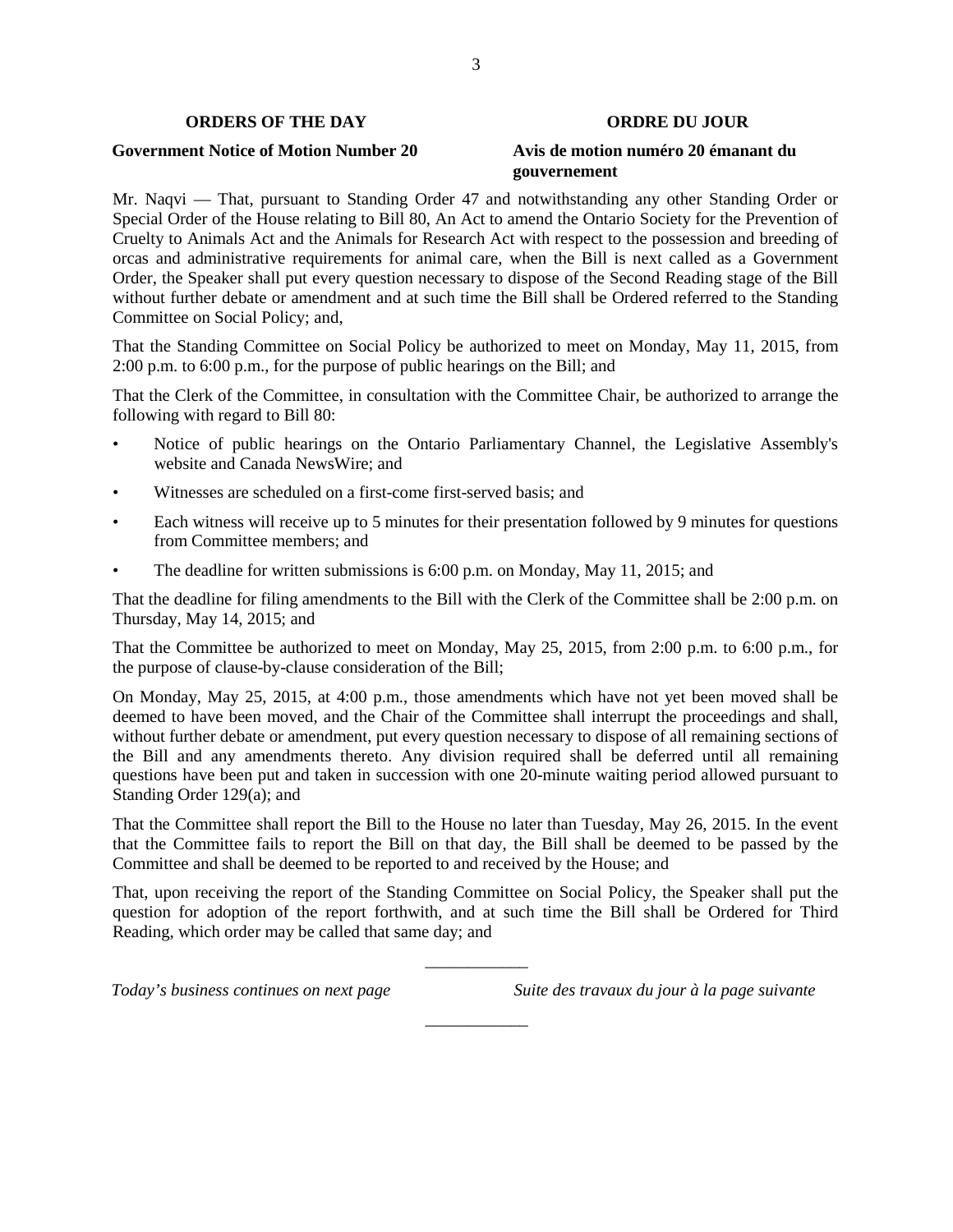That, when the Order for Third Reading of the Bill is called, two hours of debate shall be allotted to the Third Reading stage of the Bill, apportioned equally among the recognized parties. At the end of this time, the Speaker shall interrupt the proceedings and shall put every question necessary to dispose of this stage of the Bill without further debate or amendment; and

The votes on Second and Third Reading may be deferred pursuant to Standing Order 28(h); and

That, in the case of any division relating to any proceedings on the Bill, the division bell shall be limited to 5 minutes.

\_\_\_\_\_\_\_\_\_\_\_\_

**G9.** Resuming the debate adjourned on March 26, 2015 on the motion for **Second** Reading of Bill 9, An Act to amend the Environmental Protection Act to require the cessation of coal use to generate electricity at generation facilities. Hon. Mr. Murray. **PRINTED.** Time used: 3 hrs. 23 mins.

**G9.** Suite du débat ajourné le 26 mars 2015 sur la motion portant **deuxième** lecture du projet de loi 9, Loi modifiant la Loi sur la protection de l'environnement pour exiger la cessation de l'utilisation du charbon pour produire de l'électricité dans les installations de production. L'hon. M. Murray. **IMPRIMÉ.** Durée du débat : 3 h 23.

# **COMMITTEE MEETINGS SÉANCES DES COMITÉS**

The **Standing Committee on General Government** will meet to consider Bill 45, An Act to enhance public health by enacting the Healthy Menu Choices Act, 2014 and the Electronic Cigarettes Act, 2014 and by amending the Smoke-Free Ontario Act, as follows:

\_\_\_\_\_\_\_\_\_\_\_\_\_\_\_\_\_\_\_\_\_\_\_\_\_\_\_\_\_\_\_\_\_\_\_\_\_\_\_\_\_\_\_\_\_\_\_\_\_\_\_\_\_\_\_\_\_\_\_\_\_\_\_\_\_\_\_\_\_\_\_\_\_\_\_\_\_\_\_\_\_\_\_\_

| Today    | 9:00 a.m. and $4:00$ p.m.                                                                            | Room No. 151 |
|----------|------------------------------------------------------------------------------------------------------|--------------|
| follows: | The <b>Standing Committee on Government Agencies</b> will meet to consider intended appointments, as |              |

\_\_\_\_\_\_\_\_\_\_\_\_\_\_\_\_\_\_\_\_\_\_\_\_\_\_\_\_\_\_\_\_\_\_\_\_\_\_\_\_\_\_\_\_\_\_\_\_\_\_\_\_\_\_\_\_\_\_\_\_\_\_\_\_\_\_\_\_\_\_\_\_\_\_\_\_\_\_\_\_\_\_\_\_\_

|--|

Today 9:00 a.m. Room No. 1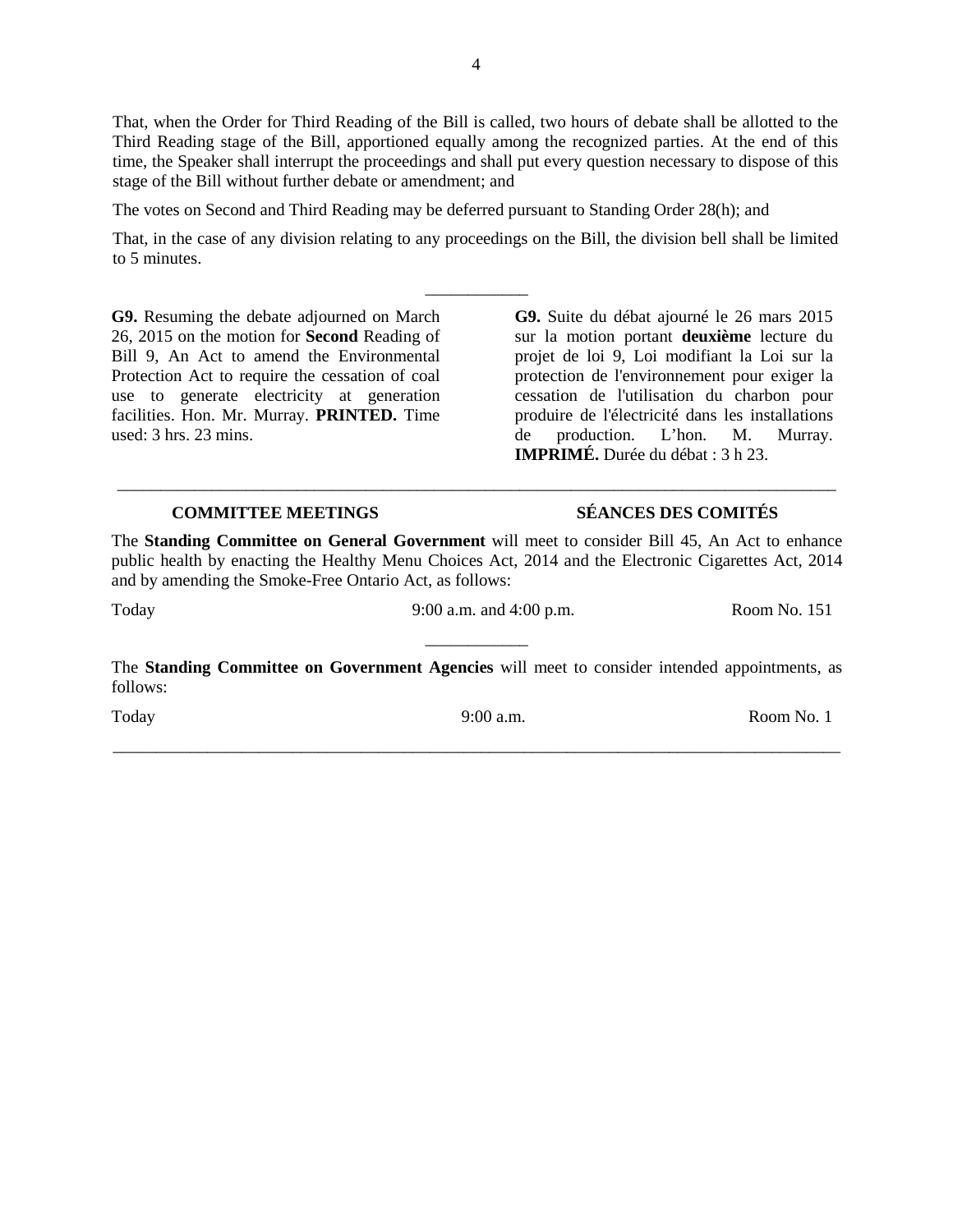# **ORDERS ORDRES**

# **LEGISLATION PROJETS DE LOI**

| <b>Legend</b>         |  | Légende                           |                                     |  |                                            |
|-----------------------|--|-----------------------------------|-------------------------------------|--|--------------------------------------------|
| " $G$ "               |  | $=$ Government Bill.              | $\langle G \rangle$                 |  | $=$ projet de loi du gouvernement.         |
| $\lq\lq M''$          |  | $=$ Private Member's Public Bill. | $\langle M \rangle$                 |  | $=$ projet de loi d'intérêt public émanant |
| $\lq\lq$ <sup>"</sup> |  | $=$ Committee Bill.               |                                     |  | d'un député.                               |
|                       |  | " $Pr" = Private Bill.$           | $\langle \langle D \rangle \rangle$ |  | $=$ projet de loi d'un comité.             |
|                       |  |                                   | $\langle \text{Pr} \rangle$         |  | $=$ projet de loi d'intérêt privé.         |

**G1. Second** Reading of Bill 1, An Act to perpetuate an ancient parliamentary right. Hon. Ms. Wynne. **PRINTED.** 

**M2. Second** Reading of Bill 2, An Act to amend the Workplace Safety and Insurance Act, 1997 with respect to post-traumatic stress disorder. Ms. DiNovo. **PRINTED.**

**M3. Second** Reading of Bill 3, An Act to amend the Planning Act with respect to inclusionary housing. Ms. DiNovo. **PRINTED.**

**M4. Second** Reading of Bill 4, An Act to amend the Metrolinx Act, 2006. Ms. DiNovo. **PRINTED.**

**M5. Second** Reading of Bill 5, An Act respecting the City of Toronto and the Ontario Municipal Board. Ms. DiNovo. **PRINTED.**

**G6.** Resuming the debate adjourned on April 16, 2015 on the motion for **Second** Reading of Bill 6, An Act to enact the Infrastructure for Jobs and Prosperity Act, 2014. Hon. Mr. Duguid. **PRINTED.** Time used: 3 hrs. 25 mins.

**G9.** Resuming the debate adjourned on March 26, 2015 on the motion for **Second** Reading of Bill 9, An Act to amend the Environmental Protection Act to require the cessation of coal use to generate electricity at generation facilities. Hon. Mr. Murray. **PRINTED.** Time used: 3 hrs. 23 mins.

**G1. Deuxième** lecture du projet de loi 1, Loi visant à perpétuer un ancien droit parlementaire. L'hon. Mme Wynne. **IMPRIMÉ.** 

**M2. Deuxième** lecture du projet de loi 2, Loi modifiant la Loi de 1997 sur la sécurité professionnelle et l'assurance contre les accidents du travail relativement au trouble de stress posttraumatique. Mme DiNovo. **IMPRIMÉ.**

**M3. Deuxième** lecture du projet de loi 3, Loi modifiant la Loi sur l'aménagement du territoire à l'égard de l'inclusion de logements abordables.  $M<sup>me</sup>$ DiNovo. **IMPRIMÉ.**

**M4. Deuxième** lecture du projet de loi 4, Loi modifiant la Loi de 2006 sur Metrolinx. M<sup>me</sup> DiNovo. **IMPRIMÉ.**

**M5. Deuxième** lecture du projet de loi 5, Loi portant sur la cité de Toronto et la Commission des affaires municipales de l'Ontario.  $M<sup>me</sup>$  DiNovo. **IMPRIMÉ.**

**G6.** Suite du débat ajourné le 16 avril 2015 sur la motion portant **deuxième** lecture du projet de loi 6, Loi édictant la Loi de 2014 sur l'infrastructure au service de l'emploi et de la prospérité. L'hon. M. Duguid. **IMPRIMÉ.** Durée du débat : 3 h 25.

**G9.** Suite du débat ajourné le 26 mars 2015 sur la motion portant **deuxième** lecture du projet de loi 9, Loi modifiant la Loi sur la protection de l'environnement pour exiger la cessation de l'utilisation du charbon pour produire de l'électricité dans les installations de production. L'hon. M. Murray. **IMPRIMÉ.** Durée du débat : 3 h 23.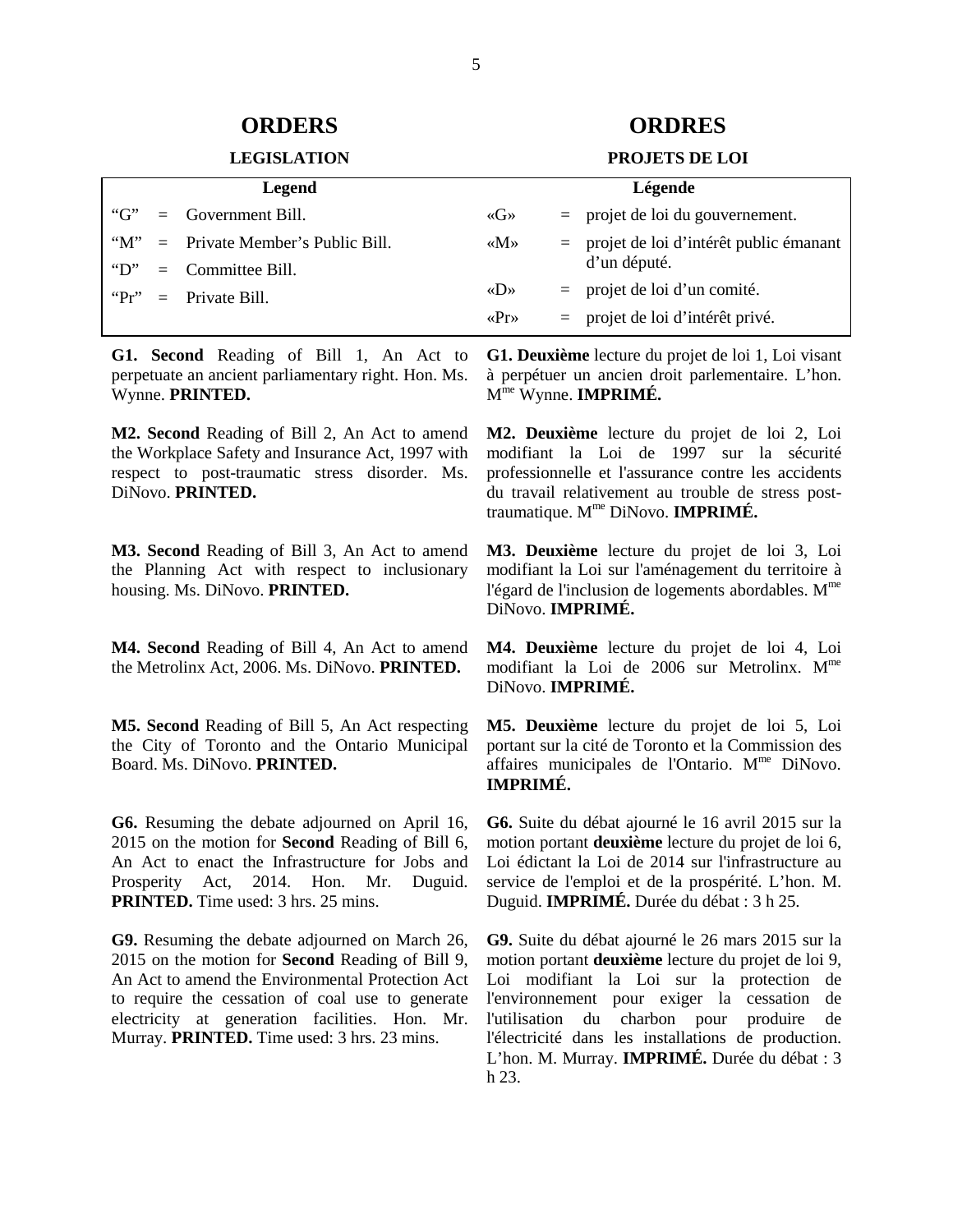**M16. Second** Reading of Bill 16, An Act to proclaim Christmas Tree Day. Mr. Wilson. **PRINTED.**

**M19. Second** Reading of Bill 19, An Act to amend the Ombudsman Act with respect to investigating specified health care services.  $M<sup>me</sup>$  Gélinas. **PRINTED.**

**M22. Second** Reading of Bill 22, An Act to amend the Employment Standards Act, 2000. Ms. Sattler. **PRINTED.**

**M25. Second** Reading of Bill 25, An Act to amend the Auditor General Act. Mr. Miller (Parry Sound– Muskoka). **PRINTED.**

**M29. Second** Reading of Bill 29, An Act to amend the Medicine Act, 1991. Mr. Clark. **PRINTED.**

**G31.** Resuming the debate adjourned on April 20, 2015 on the motion for **Third** Reading of Bill 31, An Act to amend the Highway 407 East Act, 2012 and the Highway Traffic Act in respect of various matters and to make a consequential amendment to the Provincial Offences Act. Hon. Mr. Del Duca. **REPRINTED.** Time used: 4 hrs. 05 mins.

**M33. Second** Reading of Bill 33, An Act to reduce the abuse of fentanyl patches. Mr. Fedeli. **PRINTED.**

**G37.** Resuming the debate adjourned on April 14, 2015 on the motion for **Second** Reading of Bill 37, An Act respecting Invasive Species. Hon. Mr. Mauro. **PRINTED.** Time used: 5 hrs. 38 mins.

**M38. Second** Reading of Bill 38, An Act to amend the Smoke-Free Ontario Act.  $M^{me}$  Gélinas. **PRINTED.**

**G40. Third** Reading of Bill 40, An Act to amend the Crop Insurance Act (Ontario), 1996 and to make consequential amendments to other Acts. Hon. Mr. Leal. **PRINTED.**

**M16. Deuxième** lecture du projet de loi 16, Loi proclamant le Jour de l'arbre de Noël. M. Wilson. **IMPRIMÉ.**

**M19. Deuxième** lecture du projet de loi 19, Loi modifiant la Loi sur l'ombudsman en ce qui a trait aux enquêtes sur des services de soins de santé précisés. Mme Gélinas. **IMPRIMÉ.**

**M22. Deuxième** lecture du projet de loi 22, Loi modifiant la Loi de 2000 sur les normes d'emploi. Mme Sattler. **IMPRIMÉ.**

**M25. Deuxième** lecture du projet de loi 25, Loi modifiant la Loi sur le vérificateur général. M. Miller (Parry Sound–Muskoka). **IMPRIMÉ.**

**M29. Deuxième** lecture du projet de loi 29, Loi modifiant la Loi de 1991 sur les médecins. M. Clark. **IMPRIMÉ.**

**G31.** Suite du débat ajourné le 20 avril 2015 sur la motion portant **troisième** lecture du projet de loi 31, Loi modifiant la Loi de 2012 sur l'autoroute 407 Est et le Code de la route en ce qui concerne diverses questions et apportant une modification corrélative à la Loi sur les infractions provinciales. L'hon. M. Del Duca. **RÉIMPRIMÉ.** Durée du débat : 4 h 05.

**M33. Deuxième** lecture du projet de loi 33, Loi visant à réduire l'abus de timbres de fentanyl. M. Fedeli. **IMPRIMÉ.**

**G37.** Suite du débat ajourné le 14 avril 2015 sur la motion portant **deuxième** lecture du projet de loi 37, Loi concernant les espèces envahissantes. L'hon. M. Mauro. **IMPRIMÉ.** Durée du débat : 5 h 38.

**M38. Deuxième** lecture du projet de loi 38, Loi modifiant la Loi favorisant un Ontario sans fumée. Mme Gélinas. **IMPRIMÉ.**

**G40. Troisième** lecture du projet de loi 40, Loi modifiant la Loi de 1996 sur l'assurance-récolte (Ontario) et apportant des modifications corrélatives à d'autres lois. L'hon. M. Leal. **IMPRIMÉ.**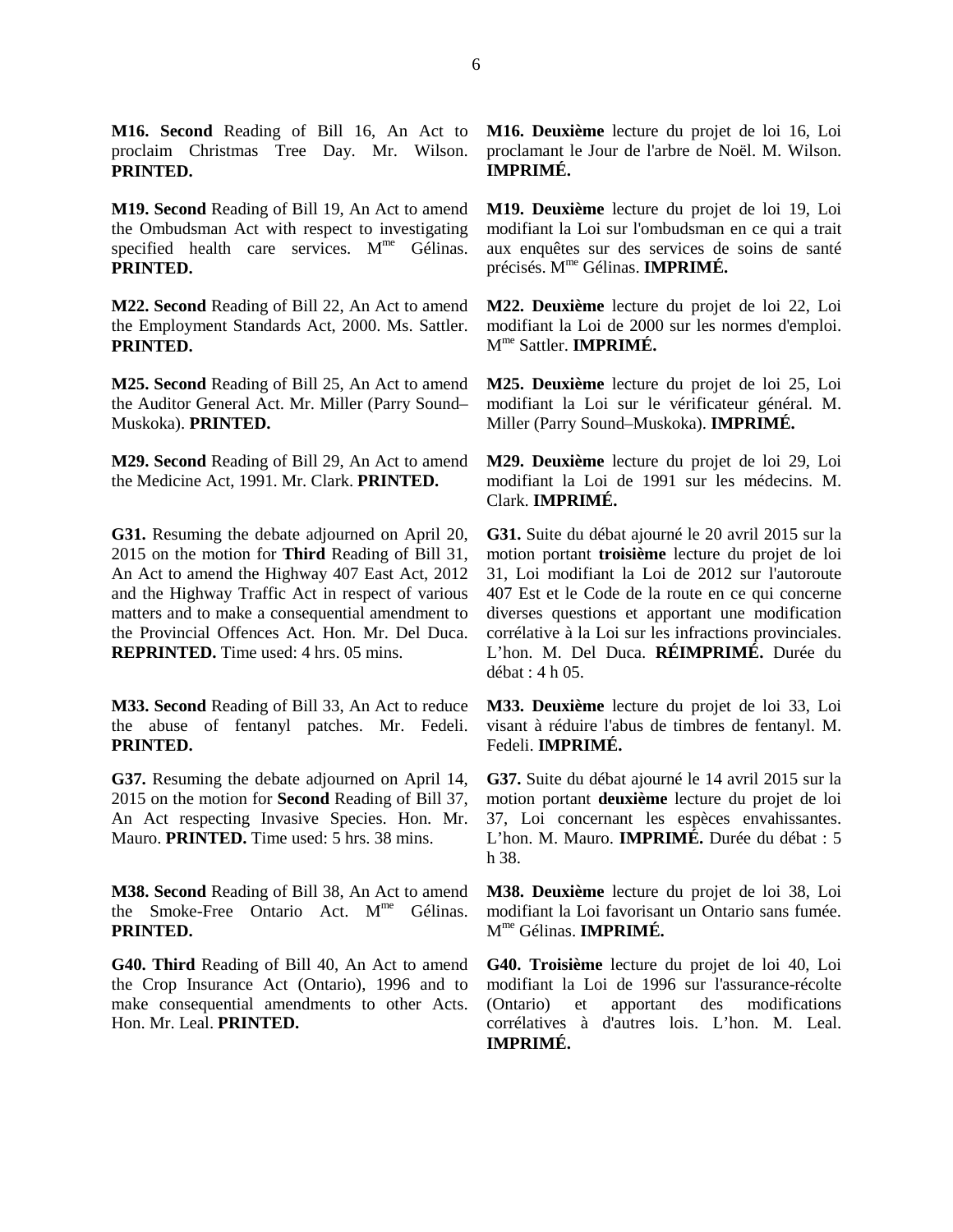**M43. Second** Reading of Bill 43, An Act to amend the Ministry of Training, Colleges and Universities Act to establish the Advisory Council on Work-Integrated Learning. Ms. Sattler. **PRINTED.**

**M44. Second** Reading of Bill 44, An Act to amend the Highway Traffic Act to prohibit driving a motor vehicle on a highway with a dangerous accumulation of snow or ice. Mr. Yakabuski. **PRINTED.**

**M47. Second** Reading of Bill 47, An Act to require certain food service premises to display nutritional information. Mme Gélinas. **PRINTED.**

**M48. Second** Reading of Bill 48, An Act to amend the Planning Act. Mr. Wilson. **PRINTED.**

**M51. Second** Reading of Bill 51, An Act to amend the Highway Traffic Act with respect to utility task and all-terrain vehicles. Mr. Miller (Parry Sound– Muskoka). **PRINTED.**

**G52.** Resuming the debate adjourned on March 23, 2015 on the motion for **Second** Reading of Bill 52, An Act to amend the Courts of Justice Act, the Libel and Slander Act and the Statutory Powers Procedure Act in order to protect expression on matters of public interest. Hon. M<sup>me</sup> Meilleur. **PRINTED.** Time used: 6 hrs. 51 mins.

**M55. Second** Reading of Bill 55, An Act to amend the Highway Traffic Act with respect to the transportation of passengers for compensation without a licence, permit or authorization. Ms. MacLeod. **PRINTED.**

**G56. Third** Reading of Bill 56, An Act to require the establishment of the Ontario Retirement Pension Plan. Hon. Ms. Hunter. **REPRINTED.**

**G57.** Deferred vote on the motion for **Second**  Reading of Bill 57, An Act to create a framework for pooled registered pension plans and to make consequential amendments to other Acts. Hon. Mr. Sousa. **PRINTED.** Time allocated April 16, 2015.

**M43. Deuxième** lecture du projet de loi 43, Loi modifiant la Loi sur le ministère de la Formation et des Collèges et Universités pour créer le Conseil consultatif de l'apprentissage intégré au travail. Mme Sattler. **IMPRIMÉ.**

**M44. Deuxième** lecture du projet de loi 44, Loi modifiant le Code de la route afin d'interdire la conduite sur une voie publique de véhicules automobiles ayant une accumulation dangereuse de neige ou de glace. M. Yakabuski. **IMPRIMÉ.**

**M47. Deuxième** lecture du projet de loi 47, Loi assujettissant certains lieux de restauration à l'obligation d'afficher des renseignements nutritionnels. Mme Gélinas. **IMPRIMÉ.**

**M48. Deuxième** lecture du projet de loi 48, Loi modifiant la Loi sur l'aménagement du territoire. M. Wilson. **IMPRIMÉ.**

**M51. Deuxième** lecture du projet de loi 51, Loi modifiant le Code de la route en ce qui concerne les autoquads et les véhicules polyvalents. M. Miller (Parry Sound–Muskoka). **IMPRIMÉ.**

**G52.** Suite du débat ajourné le 23 mars 2015 sur la motion portant **deuxième** lecture du projet de loi 52, Loi modifiant la Loi sur les tribunaux judiciaires, la Loi sur la diffamation et la Loi sur l'exercice des compétences légales afin de protéger l'expression sur les affaires d'intérêt public. L'hon. Mme Meilleur. **IMPRIMÉ.** Durée du débat : 6 h 51.

**M55. Deuxième** lecture du projet de loi 55, Loi modifiant le Code de la route à l'égard du transport de passagers moyennant rémunération sans permis de conduire, certificat d'immatriculation ou autorisation. Mme MacLeod. **IMPRIMÉ.**

**G56. Troisième** lecture du projet de loi 56, Loi exigeant l'établissement du Régime de retraite de la province de l'Ontario. L'hon. M<sup>me</sup> Hunter. **RÉIMPRIMÉ.**

**G57.** Vote différé sur la motion portant **deuxième** lecture du projet de loi 57, Loi créant un cadre pour les régimes de pension agréés collectifs et apportant des modifications corrélatives à d'autres lois. L'hon. M. Sousa. **IMPRIMÉ.** Allocation de temps le 16 avril 2015.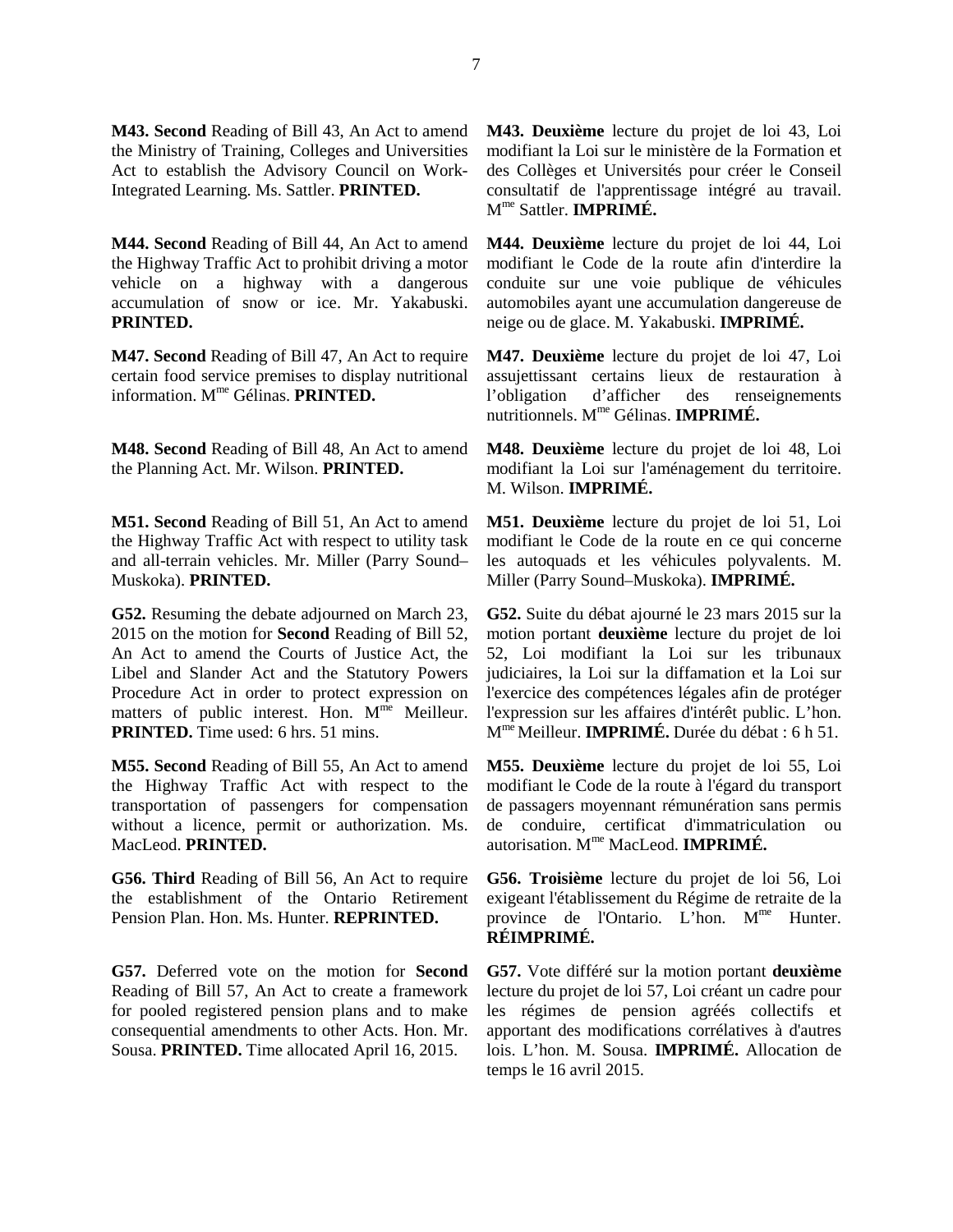**M59. Second** Reading of Bill 59, An Act to amend the Public Transportation and Highway Improvement Act with respect to matching rebates of gasoline tax that the Minister provides to municipalities. Mr. Yakabuski. **PRINTED.**

**M60. Second** Reading of Bill 60, An Act to amend various Acts in respect of the corporation designated under the Ontario New Home Warranties Plan Act. Mr. Singh. **PRINTED.**

**M62. Second** Reading of Bill 62, An Act to amend the Labour Relations Act, 1995 with respect to the determination of bargaining units and the certification of trade unions. Mr. McDonell. **PRINTED.**

**M63. Second** Reading of Bill 63, An Act to amend the Retail Sales Tax Act to provide for a rebate of the Ontario portion of the Harmonized Sales Tax in respect of certain home heating costs. Mr. Mantha. **PRINTED.**

**G66** Resuming the debate adjourned on April 16, 2015 on the motion for **Second** Reading of Bill 66, An Act to protect and restore the Great Lakes-St. Lawrence River Basin. Hon. Mr. Murray. **PRINTED.** Time used: 3 hrs. 49 mins.

**M69. Second** Reading of Bill 69, An Act to amend the Business Corporations Act and the Real Estate and Business Brokers Act, 2002 with respect to personal real estate corporations. Mr. Smith and Mr. Colle. **PRINTED.**

**G73. Second** Reading of Bill 73, An Act to amend the Development Charges Act, 1997 and the Planning Act. Hon. Mr. McMeekin. **PRINTED.**

**M79. Second** Reading of Bill 79, An Act respecting criminal record checks for volunteers. Ms. Jones. **PRINTED.**

**M59. Deuxième** lecture du projet de loi 59, Loi modifiant la Loi sur l'aménagement des voies publiques et des transports en commun à l'égard des remboursements de la taxe sur l'essence similaires consentis aux municipalités par le ministre. M. Yakabuski. **IMPRIMÉ.**

**M60. Deuxième** lecture du projet de loi 60, Loi modifiant diverses lois à l'égard de la société désignée en application de la Loi sur le Régime de garanties des logements neufs de l'Ontario. M. Singh. **IMPRIMÉ.**

**M62. Deuxième** lecture du projet de loi 62, Loi modifiant la Loi de 1995 sur les relations de travail en ce qui concerne la détermination des unités de négociation et l'accréditation des syndicats. M. McDonell. **IMPRIMÉ.**

**M63. Deuxième** lecture du projet de loi 63, Loi modifiant la Loi sur la taxe de vente au détail pour prévoir un remboursement de la composante ontarienne de la taxe de vente harmonisée à l'égard de certains frais de chauffage domestique. M. Mantha. **IMPRIMÉ.**

**G66.** Suite du débat ajourné le 16 avril 2015 sur la motion portant **deuxième** lecture du projet de loi 66, Loi visant la protection et le rétablissement du bassin des Grands Lacs et du fleuve Saint-Laurent. L'hon. M. Murray. **IMPRIMÉ.** Durée du débat : 3 h 49.

**M69. Deuxième** lecture du projet de loi 69, Loi modifiant la Loi sur les sociétés par actions et la Loi de 2002 sur le courtage commercial et immobilier relativement aux sociétés personnelles immobilières. M. Smith et M. Colle. **IMPRIMÉ.**

**G73. Deuxième** lecture du projet de loi 73, Loi modifiant la Loi de 1997 sur les redevances d'aménagement et la Loi sur l'aménagement du territoire. L'hon. M. McMeekin. **IMPRIMÉ.**

**M79. Deuxième** lecture du projet de loi 79, Loi concernant les vérifications du casier judiciaire des bénévoles. Mme Jones. **IMPRIMÉ.**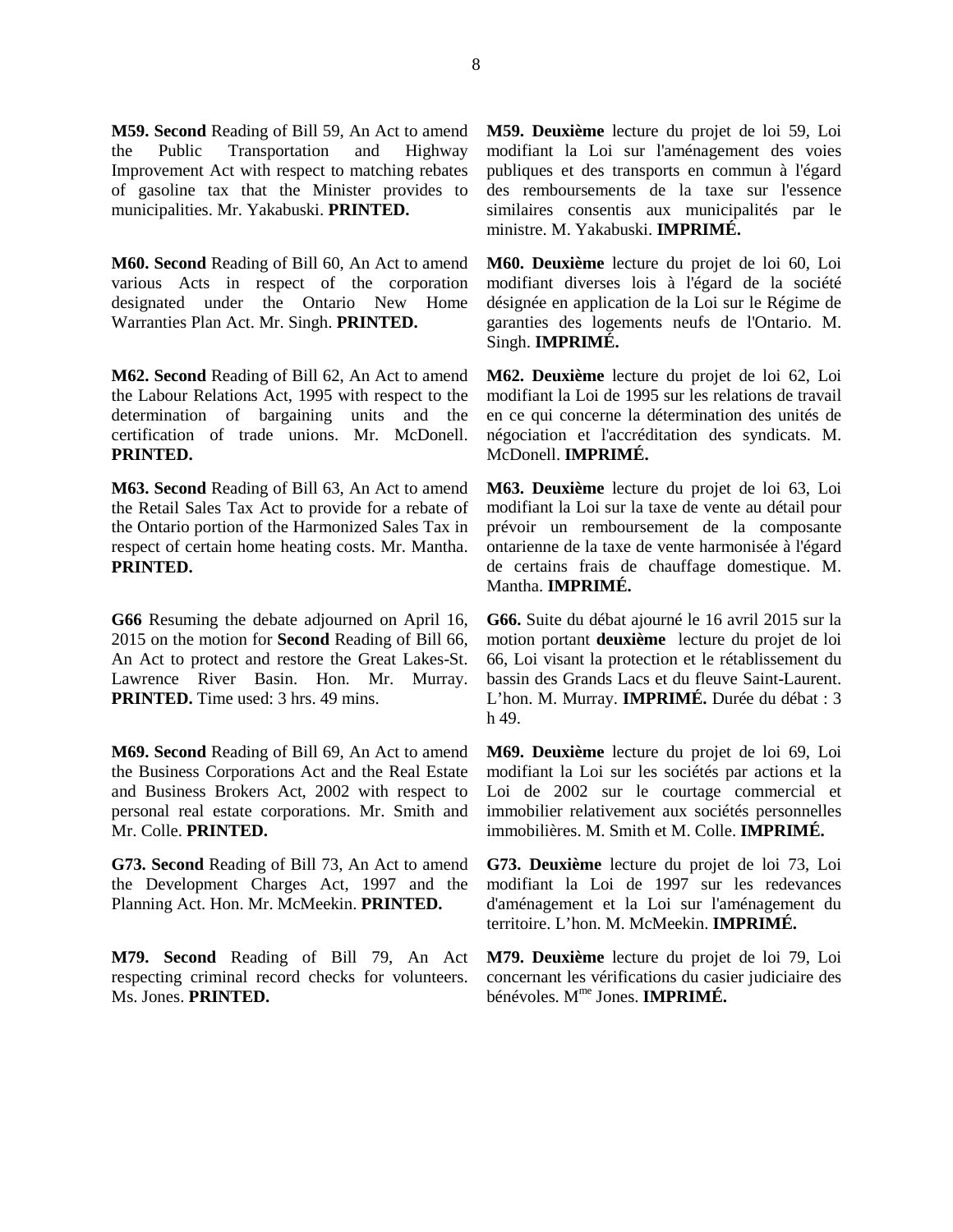**G80.** Resuming the debate adjourned on April 13, 2015 on the motion for **Second** Reading of Bill 80, An Act to amend the Ontario Society for the Prevention of Cruelty to Animals Act and the Animals for Research Act with respect to the possession and breeding of orcas and administrative requirements for animal care. Hon. Mr. Naqvi. **PRINTED.** Time used: 7 hrs. 06 mins.

**M81. Second** Reading of Bill 81, An Act to proclaim Intergenerational Day Canada. Mr. Tabuns. **PRINTED.**

**M82. Second** Reading of Bill 82, An Act to amend the Oil, Gas and Salt Resources Act to prohibit hydraulic fracturing and related activities. Mr. Tabuns. **PRINTED.**

**M83. Second** Reading of Bill 83, An Act to amend the Labour Relations Act, 1995 with respect to information relating to strikes and lock-outs.  $M<sup>me</sup>$ Gélinas. **PRINTED.**

**M84. Second** Reading of Bill 84, An Act to amend the Trillium Gift of Life Network Act. M<sup>me</sup> Gélinas. **PRINTED.**

**G85. Second** Reading of Bill 85, An Act to strengthen and improve government by amending or repealing various Acts. Hon. Mme Meilleur. *The Lieutenant Governor's recommendation, pursuant to S.O. 57, has been received.* **PRINTED.**

**M86. Second** Reading of Bill 86, An Act to amend the Broader Public Sector Executive Compensation Act, 2014 to prohibit additional compensation in lieu of administrative leave. Ms. Sattler. **PRINTED.**

**M88. Second** Reading of Bill 88, An Act to amend the Consumer Protection Act, 2002 with respect to money transfers. Mr. Singh. **PRINTED.**

**G80.** Suite du débat ajourné le 13 avril 2015 sur la motion portant **deuxième** lecture du projet de loi 80, Loi modifiant la Loi sur la Société de protection des animaux de l'Ontario et la Loi sur les animaux destinés à la recherche en ce qui concerne la possession et l'élevage d'épaulards ainsi que les exigences administratives relatives aux soins dispensés aux animaux. L'hon. M. Naqvi. **IMPRIMÉ.** Durée du débat : 7 h 06.

**M81. Deuxième** lecture du projet de loi 81, Loi proclamant la Journée intergénérationnelle au Canada. M. Tabuns. **IMPRIMÉ.**

**M82. Deuxième** lecture du projet de loi 82, Loi modifiant la Loi sur les ressources en pétrole, en gaz et en sel en vue d'interdire la fracturation hydraulique et les activités connexes. M. Tabuns. **IMPRIMÉ.**

**M83. Deuxième** lecture du projet de loi 83, Loi modifiant la Loi de 1995 sur les relations de travail en ce qui concerne les renseignements sur les grèves et les lockouts. Mme Gélinas. **IMPRIMÉ.**

**M84. Deuxième** lecture du projet de loi 84, Loi visant à modifier la Loi sur le Réseau Trillium pour le don de vie. Mme Gélinas. **IMPRIMÉ.**

**G85. Deuxième** lecture du projet de loi 85, Loi visant à renforcer et à améliorer la gestion publique en modifiant ou en abrogeant diverses lois. L'hon. Mme Meilleur. *La recommandation du lieutenantgouverneur a été reçue conformément à l'article 57 du Règlement.* **IMPRIMÉ.**

**M86. Deuxième** lecture du projet de loi 86, Loi modifiant la Loi de 2014 sur la rémunération des cadres du secteur parapublic pour interdire le versement d'une rémunération additionnelle en remplacement d'un congé administratif. M<sup>me</sup> Sattler. **IMPRIMÉ.**

**M88. Deuxième** lecture du projet de loi 88, Loi modifiant la Loi de 2002 sur la protection du consommateur en ce qui concerne les transferts de fonds. M. Singh. **IMPRIMÉ.**

\_\_\_\_\_\_\_\_\_\_\_\_\_\_\_\_\_\_\_\_\_\_\_\_\_\_\_\_\_\_\_\_\_\_\_\_\_\_\_\_\_\_\_\_\_\_\_\_\_\_\_\_\_\_\_\_\_\_\_\_\_\_\_\_\_\_\_\_\_\_\_\_\_\_\_\_\_\_\_\_\_\_\_\_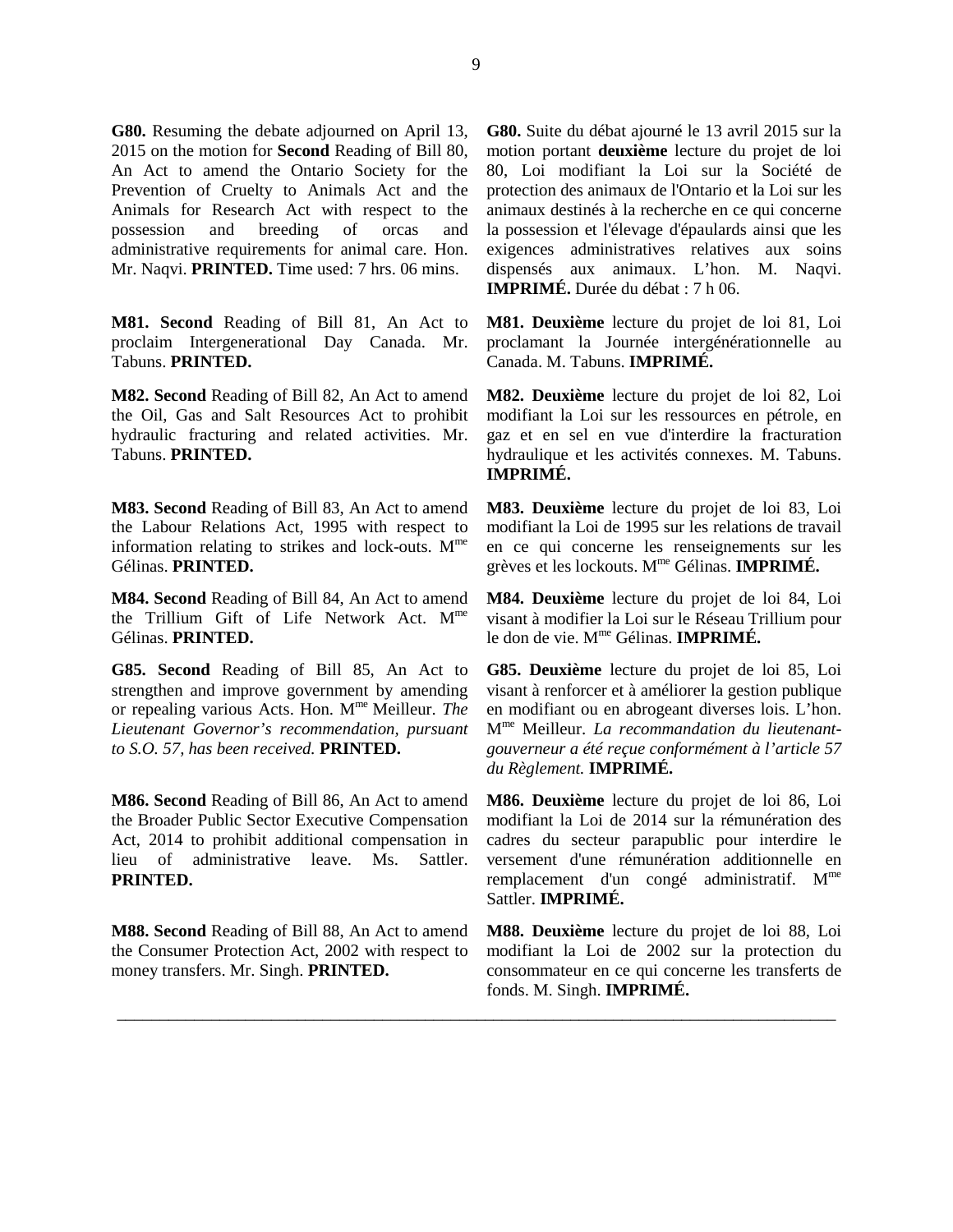# **PRIVATE BILLS PROJETS DE LOI D'INTÉRÊT PRIVÉ**

**Pr15. Second** Reading of Bill Pr15, An Act to revive DSPT International (Canada) Inc. Mr. Colle. **PRINTED.**

**Pr16. Second** Reading of Bill Pr16, An Act to revive 990046 Ontario Inc. Mr. Natyshak. **PRINTED.**

**Pr17. Second** Reading of Bill Pr17, An Act to revive 731149 Ontario Limited. Mr. Bailey. **PRINTED.**

\_\_\_\_\_\_\_\_\_\_\_\_\_\_\_\_\_\_\_\_\_\_\_\_\_\_\_\_\_\_\_\_\_\_\_\_\_\_\_\_\_\_\_\_\_\_\_\_\_\_\_\_\_\_\_\_\_\_\_\_\_\_\_\_\_\_\_\_\_\_\_\_\_\_\_\_\_\_\_\_\_\_\_\_

# **GOVERNMENT ORDERS ORDRES DU GOUVERNEMENT**

3. Resuming the debate adjourned on July 15, 2014 on the motion that current meetings of the House shall be considered an extension of the Spring Sessional period, as follows:-

Mr. Naqvi moved, M. Naqvi propose,

That, for the purposes of Standing Order 6(b), the current meetings of the House shall be considered an extension of the Spring Sessional period provided for in Standing Order 6(a).

Debated July 15, 2014. Time used: 1 hr. 13 mins.

4. Resuming the debate adjourned on July 22, 2014 on the motion for Adoption of the recommendations contained in the Final Report of the Select Committee on Developmental Services. Comprehensive response requested from the government pursuant to Standing Order 32(d).

5. Resuming the debate adjourned on October 30, 2014 on the motion for Adoption of the Report of the Standing Committee on Public Accounts on Ornge Air Ambulance and Related Services: Summary Report. Comprehensive response requested from the government pursuant to Standing Order 32(d).

18. Resuming the debate adjourned on February 17, 2015 on the motion for Adoption of the recommendations contained in the Report of the Standing Committee on Justice Policy on The Cancellation and Relocation of the Gas Plants and Document Retention Issues.

19. Resuming the debate adjourned on March 26, 2015 on the motion for Adoption of the recommendations contained in the Report of the Standing Committee on Public Accounts on Violence Against Women (Section 3.10, 2013 Annual Report of the Auditor General of Ontario).

4. Suite du débat ajourné le 22 juillet 2014 sur la motion portant adoption des recommandations contenues dans le rapport final du Comité spécial des services aux personnes ayant une déficience intellectuelle. Le comité demande au gouvernement de déposer une réponse globale au rapport conformément à l'article 32(d) du Règlement.

5. Suite du débat ajourné le 30 octobre 2014 sur la motion portant adoption du rapport du Comité permanent des comptes publics concernant les services d'ambulance aérienne et services connexes d'Ornge : Rapport sommaire. Le comité demande au gouvernement de déposer une réponse globale au rapport conformément à l'article 32(d) du Règlement.

18. Suite du débat ajourné le 17 février 2015 sur la motion portant adoption des recommandations contenues dans le rapport du Comité permanent de la justice concernant L'annulation et le déplacement des centrales au gaz et les questions de conservation des documents.

19. Suite du débat ajourné le 26 mars 2015 sur la motion portant adoption des recommandations contenues dans le rapport du Comité permanent des comptes publics sur la lutte contre la violence faite aux femmes (Rapport annuel 2013 de la vérificatrice générale de l'Ontario, section 3.10).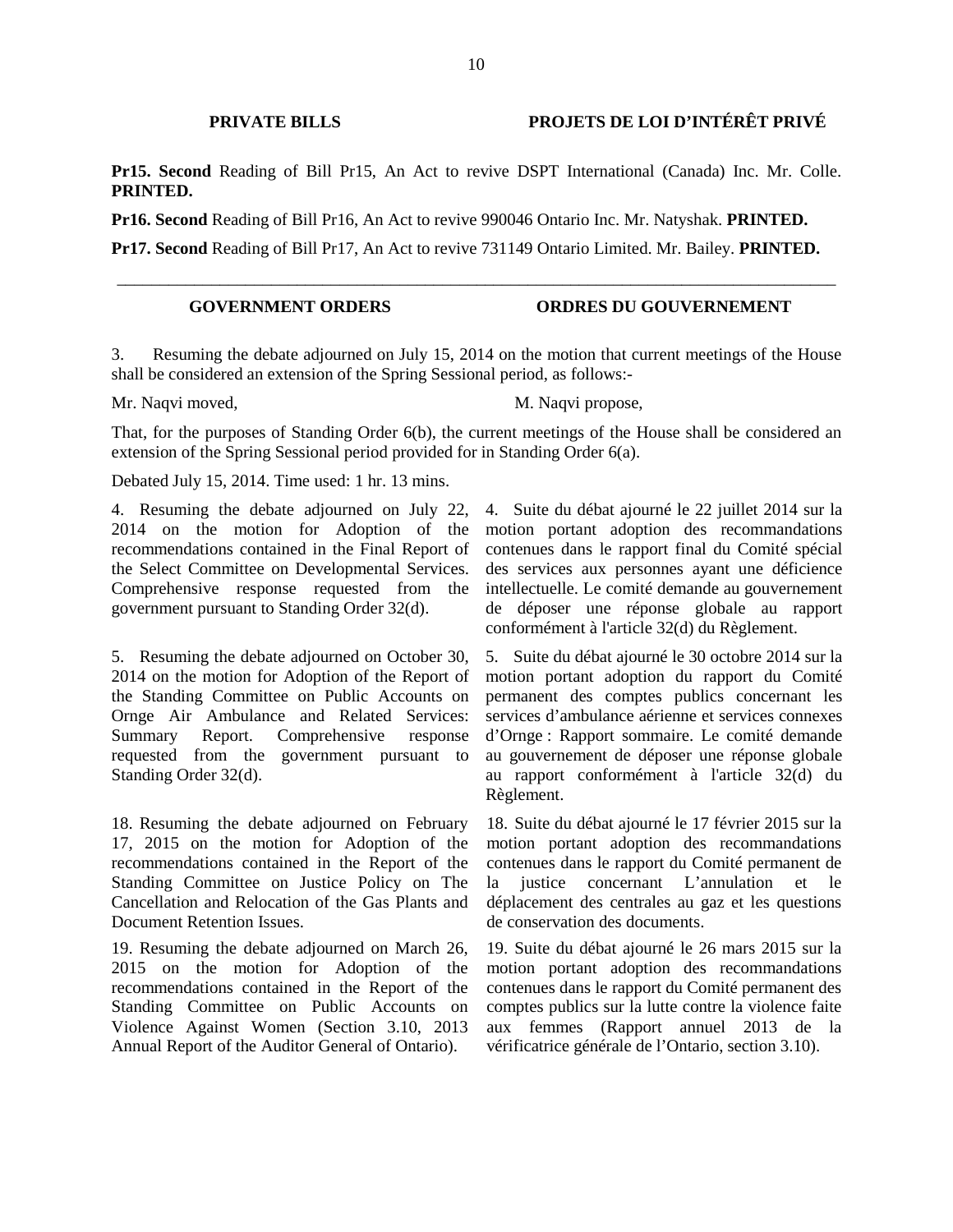20. Resuming the debate adjourned on March 31, 2015 on the motion for Adoption of the recommendations contained in the First Report 2015 of the Standing Committee on Regulations and Private Bills.

21. Resuming the debate adjourned on April 1, 2015 on the motion for Adoption of the recommendations contained in the Report of the Standing Committee on Finance and Economic Affairs on Pre-Budget Consultation 2015.

> **PRIVATE MEMBERS' PUBLIC BUSINESS**

*(Precedence in accordance with Standing Order 98(b)).*

20. Suite du débat ajourné le 31 mars 2015 sur la motion portant l'adoption des recommandations contenues dans le rapport premier 2015 du Comité permanent des règlements et des projets de loi d'intérêt privé.

21. Suite du débat ajourné le 1<sup>er</sup> avril 2015 sur la motion portant adoption des recommandations contenues dans le rapport du Comité permanent des finances et des affaires économiques concernant les Consultations prébudgétaires pour 2015.

# **AFFAIRES ÉMANANT DES DÉPUTÉS**

*(Ordre de priorité conforme à l'article 98 b) du Règlement.)*

# **Ballot Item Number 46 – To be debated April 30, 2015.**

## **Private Members' Notice of Motion Number 42 Avis de motion numéro 42 émanant d'un député**

Mr. Balkissoon — That, in the opinion of this House, a Select Committee of the Legislative Assembly should be formed to investigate the electoral administrative process, voting procedures and complaints, make recommendations to amend the Elections Act to improve said processes; and while conducting the review, the Committee shall focus on specific issues of concern, including:

\_\_\_\_\_\_\_\_\_\_\_\_

- 1. The quality and integrity of the Permanent Electors List;
- 2. The quality and integrity of voter identification documents and verification of Canadian Citizenship and residency required;
- 3. Improving the roles and rights of candidates and/or their representatives in their ability to verify proper identification and citizenship requirements have been met for all voters;
- 4. The establishment of a third-party review and complaints system to provide impartial investigation and resolution on conflicts that may arise as a result of irregularities identified by candidates, a candidate's representative, electors, and individuals of the public, including issues identified with the operations by Elections Ontario; and
- 5. Improving the record keeping process for all challenged ballots/voters to facilitate a detailed complaint review process.

That the Committee shall have the authority to conduct province wide hearings and undertake research, and generally shall have such powers and duties as are required to investigate the issue.

That the Committee shall present an Interim Report to the House no later than September 24, 2015 and a Final Report no later than February 25, 2016.

\_\_\_\_\_\_\_\_\_\_\_\_

11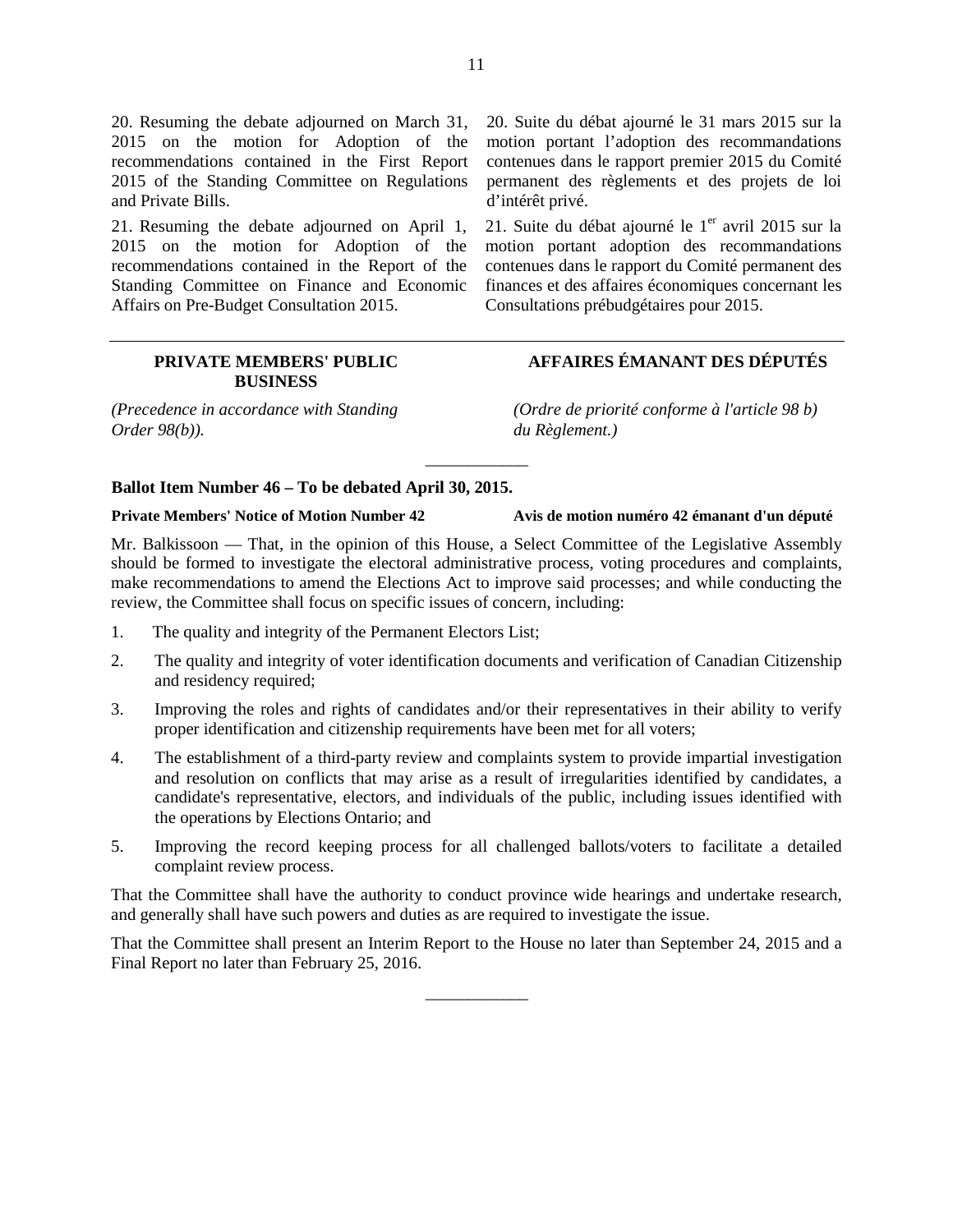# **Ballot Item Number 51 – To be debated May 7, 2015.**

**M82. Second** Reading of Bill 82, An Act to amend the Oil, Gas and Salt Resources Act to prohibit hydraulic fracturing and related activities. Mr. Tabuns.

**M82. Deuxième** lecture du projet de loi 82, Loi modifiant la Loi sur les ressources en pétrole, en gaz et en sel en vue d'interdire la fracturation hydraulique et les activités connexes. M. Tabuns.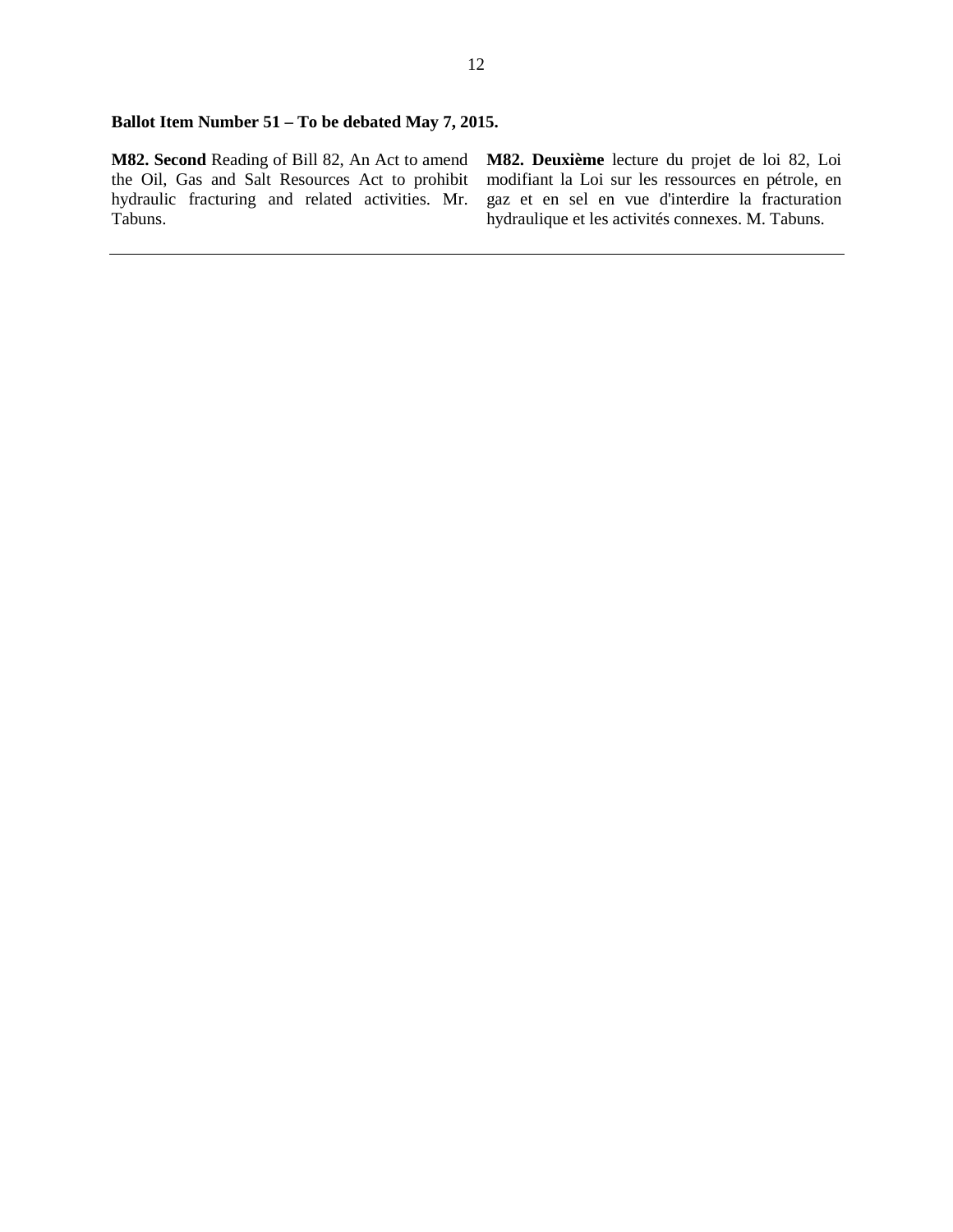# **NOTICES AVIS**

# **GOVERNMENT NOTICES OF MOTION AVIS DE MOTIONS ÉMANANT DU**

# **GOUVERNEMENT**

18. Mr. Naqvi — Filed April 16, 2015. Withdrawn April 20, 2015.

19. Mr. Sousa — That this House approves in general the Budgetary policy of the Government. Filed April 20, 2015.

20. Mr. Naqvi — That, pursuant to Standing Order 47 and notwithstanding any other Standing Order or Special Order of the House relating to Bill 80, An Act to amend the Ontario Society for the Prevention of Cruelty to Animals Act and the Animals for Research Act with respect to the possession and breeding of orcas and administrative requirements for animal care, when the Bill is next called as a Government Order, the Speaker shall put every question necessary to dispose of the Second Reading stage of the Bill without further debate or amendment and at such time the Bill shall be Ordered referred to the Standing Committee on Social Policy; and,

That the Standing Committee on Social Policy be authorized to meet on Monday, May 11, 2015, from 2:00 p.m. to 6:00 p.m., for the purpose of public hearings on the Bill; and

That the Clerk of the Committee, in consultation with the Committee Chair, be authorized to arrange the following with regard to Bill 80:

- Notice of public hearings on the Ontario Parliamentary Channel, the Legislative Assembly's website and Canada NewsWire; and
- Witnesses are scheduled on a first-come first-served basis; and
- Each witness will receive up to 5 minutes for their presentation followed by 9 minutes for questions from Committee members; and
- The deadline for written submissions is 6:00 p.m. on Monday, May 11, 2015; and

That the deadline for filing amendments to the Bill with the Clerk of the Committee shall be 2:00 p.m. on Thursday, May 14, 2015; and

That the Committee be authorized to meet on Monday, May 25, 2015, from 2:00 p.m. to 6:00 p.m., for the purpose of clause-by-clause consideration of the Bill;

On Monday, May 25, 2015, at 4:00 p.m., those amendments which have not yet been moved shall be deemed to have been moved, and the Chair of the Committee shall interrupt the proceedings and shall, without further debate or amendment, put every question necessary to dispose of all remaining sections of the Bill and any amendments thereto. Any division required shall be deferred until all remaining questions have been put and taken in succession with one 20-minute waiting period allowed pursuant to Standing Order 129(a); and

That the Committee shall report the Bill to the House no later than Tuesday, May 26, 2015. In the event that the Committee fails to report the Bill on that day, the Bill shall be deemed to be passed by the Committee and shall be deemed to be reported to and received by the House; and

That, upon receiving the report of the Standing Committee on Social Policy, the Speaker shall put the question for adoption of the report forthwith, and at such time the Bill shall be Ordered for Third Reading, which order may be called that same day; and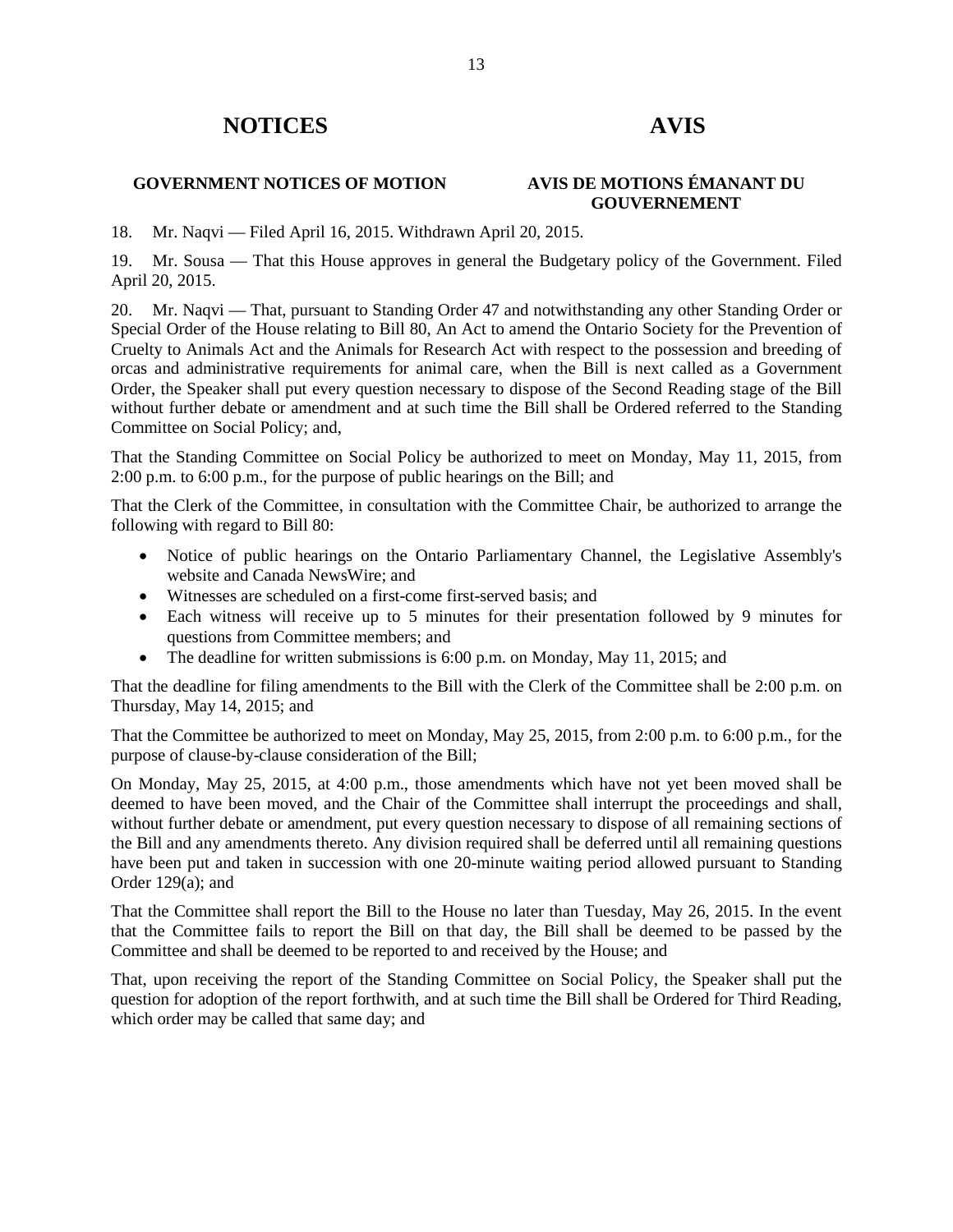That, when the Order for Third Reading of the Bill is called, two hours of debate shall be allotted to the Third Reading stage of the Bill, apportioned equally among the recognized parties. At the end of this time, the Speaker shall interrupt the proceedings and shall put every question necessary to dispose of this stage of the Bill without further debate or amendment; and

The votes on Second and Third Reading may be deferred pursuant to Standing Order 28(h); and

That, in the case of any division relating to any proceedings on the Bill, the division bell shall be limited to 5 minutes. Filed April 20, 2015.

\_\_\_\_\_\_\_\_\_\_\_\_

# **SPECIAL DEBATES – OPPOSITION DAY DÉBATS SPÉCIAUX – JOUR DE**

# **L'OPPOSITION**

3. Mr. Wilson – That, given the grave financial situation in the province of Ontario today, it is the opinion of the Legislative Assembly of Ontario that the 2015 budget should include the following:

- An announcement that the Ontario Retirement Pension Plan will not be pursued as it places an enormous burden on businesses and will kill jobs in the province;
- A commitment that a carbon tax, or its close cousin, a cap and trade process, not be adopted as it is a cost that Ontario residents and businesses cannot afford;
- A plan to fix homecare by streamlining the system to reduce the number of agencies patients must deal with and by tying CCAC funding to outcomes and clearly defined results;
- A commitment to reduce energy prices so that all people and businesses no longer have to be paying some of the highest energy costs in North America; and
- A serious, credible and detailed plan to balance the budget by 2017-2018.

Addressed to the Premier. To be debated Wednesday, April 22, 2015.

# **PRIVATE MEMBERS' NOTICES OF MOTION**

# **AVIS DE MOTIONS ÉMANANT DES DÉPUTÉS**

1. Mr. Arnott — That, in the opinion of this House, the Minister of Transportation should prioritize the Highway 6 Morriston Bypass project by placing it on the Southern Highways Program, the Ministry's five-year investment plan in highway construction for Southern Ontario; and in the short term, support immediate measures to calm highway traffic though Morriston in the Township of Puslinch. Filed July 3, 2014.

\_\_\_\_\_\_\_\_\_\_\_\_

2. Mr. Arnott — That, in the opinion of this House, the Minister of Transportation should immediately move forward to fulfill the Government's commitment to provide full day, two way GO Transit train service on the Kitchener Line between Waterloo Region and the GTA with stops in Wellington-Halton Hills. Filed July 3, 2014.

3. Mr. Arnott — That, in the opinion of this House, the Government should develop a strategy to ensure that all Ontarians have access to affordable, reliable, high speed internet; and work collaboratively with the Western Ontario Warden's Caucus and the Federal Government to achieve this goal through the development of public/private partnerships. Filed July 3, 2014.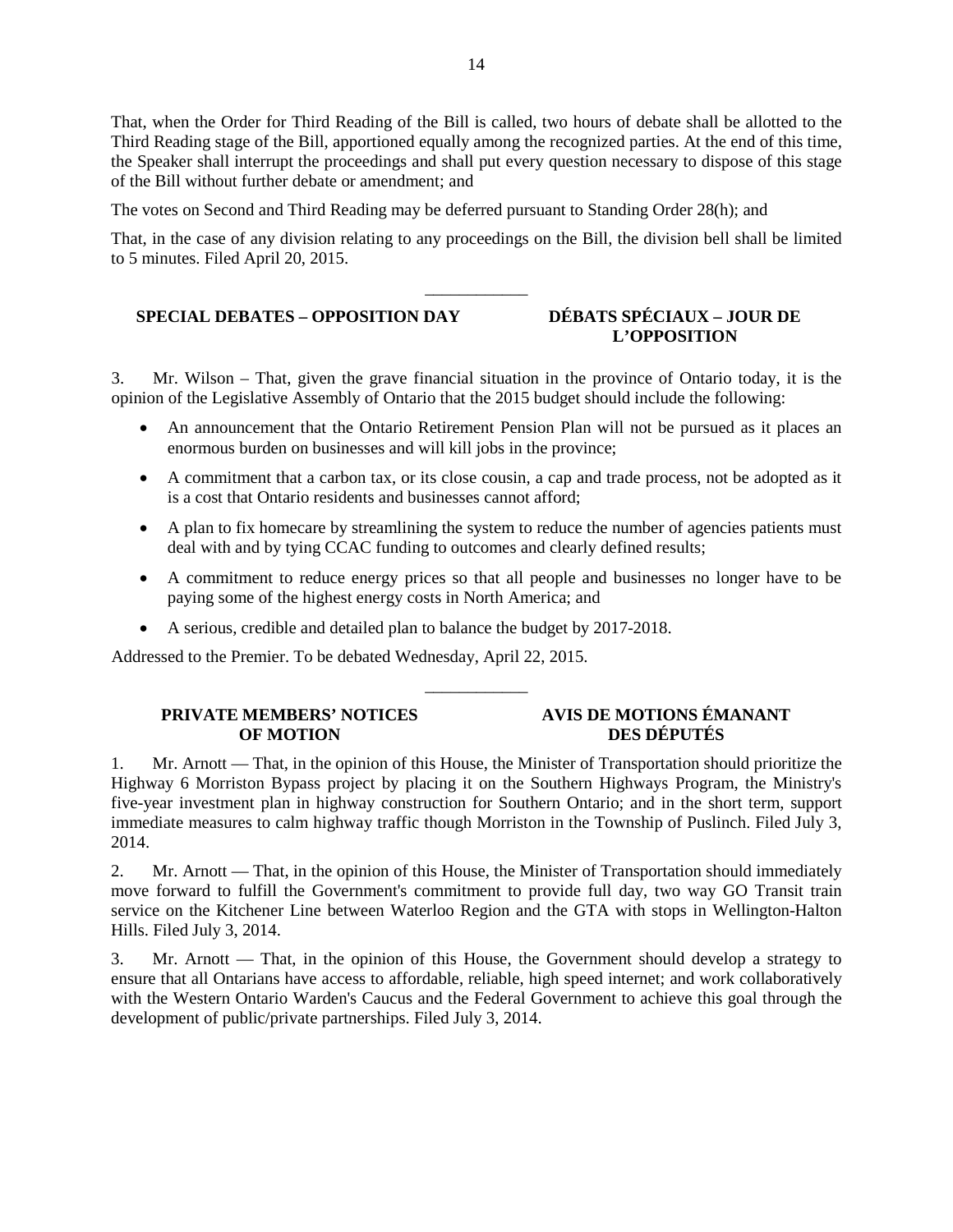4. Mr. Clark — That, in the opinion of this House, the Minister of Health and Long-Term Care should immediately consider all options to remove the cost of mandatory water testing from non-profit organizations that operate Small Drinking Water Systems; and further that these options include having tests conducted at no charge by local public health units, as is now the case for rural homeowners. Filed July 22, 2014.

11. Mr. Dunlop — That, in the opinion of this House, the Government of Ontario, the Ministry of Training, Colleges and Universities and the Ontario College of Trades, should ensure that all tradespeople who currently hold membership with the Ontario College of Trades are surveyed on their satisfaction with the Ontario College of Trades, as part of the pending review of the Ontario College of Trades. Filed November 20, 2014.

12. Mr. Dunlop — That, in the opinion of this House, the Government of Ontario and its Ministry of Training, Colleges and Universities should take steps toward the establishment of a French language University to be established in the Greater Toronto Area. Filed November 20, 2014.

14. Ms. Thompson — That, in the opinion of this House, the government should recognize the importance of agriculture and food literacy by ensuring that the Ministry of Education includes a mandatory component of career opportunities associated with Ontario's Agri-Food Industry in the grades 9 and 10 Guidance and Career Education Curriculum. Filed November 26, 2014.

18. Mr. Singh — That in the opinion of this House, the government should move immediately to prevent predatory practices by payday loan companies by: banning gift card exchanges at exorbitant rates; capping fees charged on a payday loan at \$15 per \$100; and increase enforcement against payday loan companies that violate the Payday Loan Act. Filed December 8, 2014.

19. Mr. Pettapiece — That, in the opinion of this House, the government should respect the will of municipalities across Ontario, and respect the resolution passed in this House by all parties on February 27, 2014, by implementing a comprehensive, long-term solution to reform the joint and several liability model, addressing the alarming rise in insurance premiums due to rising litigation and claim costs. Filed February 19, 2015.

20. Mr. Hillier — That, in the opinion of this House, the government must recognize the need to continue on with the business of the prior session of the House with regards to Bill 16, the Public Safety Related to Dogs Statute Law Amendment Act, 2011 of the first session of the fortieth Parliament of the Legislative Assembly of Ontario, resurrect Bill 16 in the form it was in on the 10th of May 2012, that is ordered for Third Reading, and call the Bill for Third Reading in the House. Filed March 10, 2015.

21. Mr. Hillier — That, in the opinion of this House, the College of Physicians should recognize the impact of Chronic Lyme disease on people in Ontario and free physicians to use their best judgment in treating patients with Chronic Lyme disease, including the prescribing of a regimen of antibiotic treatment beyond the current, recommended guidelines without fear of reprimand. Filed March 10, 2015.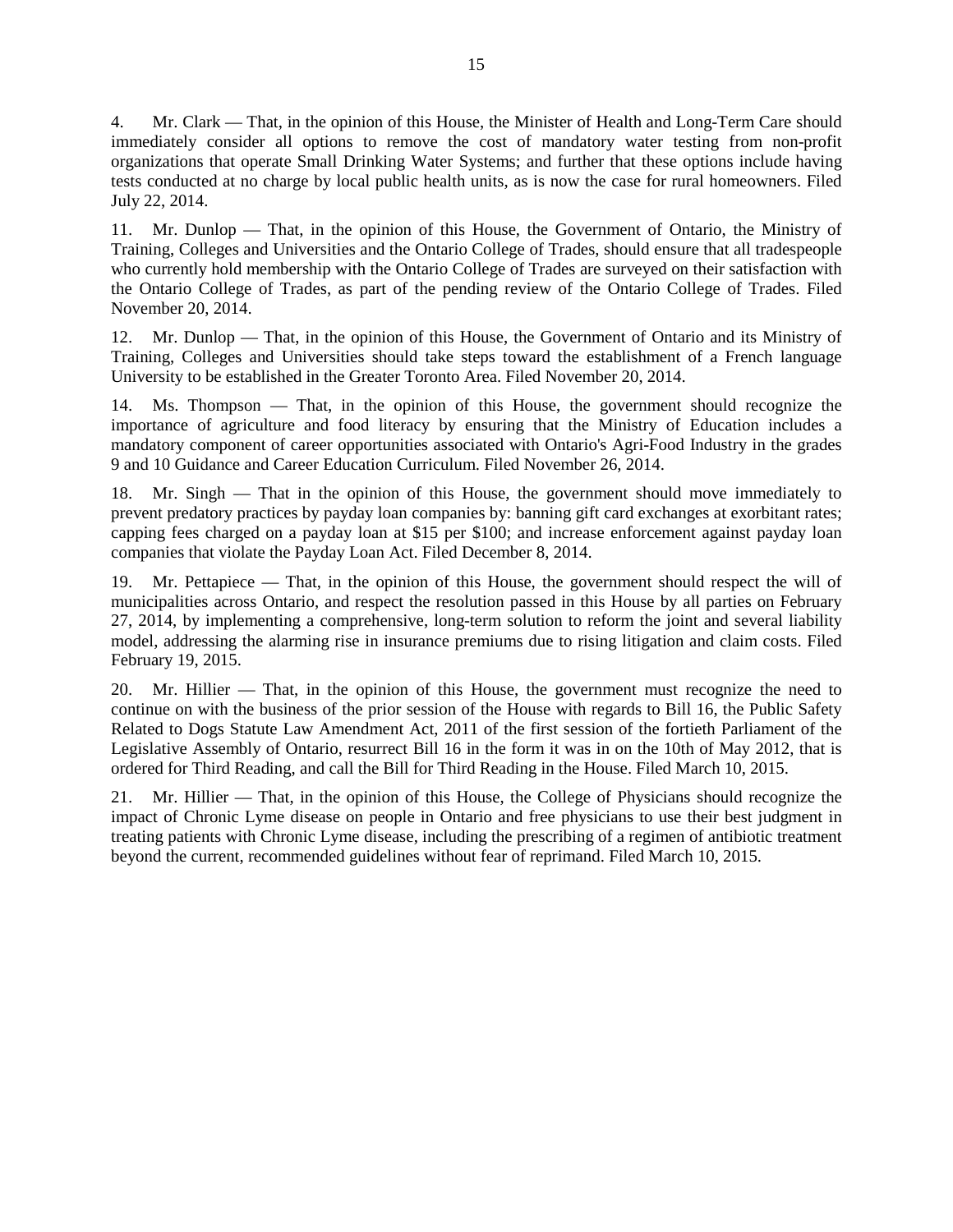22. Mr. Hillier — That, in the opinion of this House, the Canadian Charter of Rights and Freedoms should be amended to enshrine property rights for Ontarians, as follows:-

1. The following section is inserted after section 7:

7.1 (1) In Ontario, everyone has the right not to be deprived, by any Act of the Legislative Assembly or by any action taken under authority of an Act of the Legislative Assembly, of the title, use, or enjoyment of real property or of any right attached to real property, or of any improvement made to or upon real property, unless made whole by means of full, just and timely financial compensation.

(2) Subsection (1) refers to any Act of the Legislative Assembly made before or after the coming into force of this section.

2. This Amendment may be cited as the Constitution Amendment, 2012 (No Expropriation in Ontario without Compensation), and reference to the Constitution Acts, 1867 to 1982 shall be deemed to include a reference to the Constitution Amendment, 2012 (No Expropriation in Ontario without Compensation). Filed March 10, 2015.

23. Mr. Hillier — That, in the opinion of this House, the House recommends to the Standing Committee on the Legislative Assembly that the Standing Orders and practices of this House be changed to require night sittings in the last two weeks of every session reserved for private members' public bills which await Third Reading and that their Third Reading be compelled in those reserved times. Filed March 10, 2015.

24. Mr. Hillier — That, in the opinion of this House, the House recommends to the Standing Committee on the Legislative Assembly that Standing Order 43(b)(vi) be repealed. Filed March 10, 2015.

25. Mr. Hillier — That, in the opinion of this House, the House recommends to the Standing Committee on the Legislative Assembly that Standing Order 28(d) be amended to remove the sentence "An abstention shall not be entered in the Votes and Proceedings or the Journals" and that Standing Order 28(e) be amended to read "The names of the members voting on each side of the question and members abstaining from the question shall be entered in the Votes and Proceedings and the Journals, except on dilatory motions when the number only shall be entered." Filed March 10, 2015.

26. Mr. Hillier — That, in the opinion of this House, the Standing Committee on the Legislative Assembly be instructed to (a) consider changes to the Standing Orders which would compel the Speaker to call at least one backbench motion to be called for debate each month; (b) study the practices of other Westminster-style Parliaments with regards to backbench motions being called before the House, especially the practices that Speaker Bercow of the British House of Commons has implemented with regards to Early Day Motions; (c) propose any necessary modifications to the Standing Orders and the practices of the House; and (d) report its findings to the House no later than six months following the adoption of this Order. Filed March 10, 2015.

27. Mr. Hillier — That, in the opinion of this House, the House recommends to the Standing Committee on the Legislative Assembly that, should the Standing Orders be amended to compel the Speaker to call at least one backbench motion for debate each month or to reflect other practices regarding backbench motions before the House, the Standing Orders and practices of this House be changed to require that the Clerk of the Legislative Assembly of Ontario record and publish the order of debate for all motions tabled before the House. Filed March 10, 2015.

28. Mr. Hillier — That, in the opinion of this House, the Ministry of Natural Resources should immediately reinstate the Conservationists of Frontenac and Addington's authority to use fry stocking as an effective means of contributing to the maintenance of Ontario's walleye population. Filed March 10, 2015.

29. Mr. Hillier — That, in the opinion of this House, Standing Committees of this House should be compelled and required to hear all Bills ordered to them for review. Filed March 10, 2015.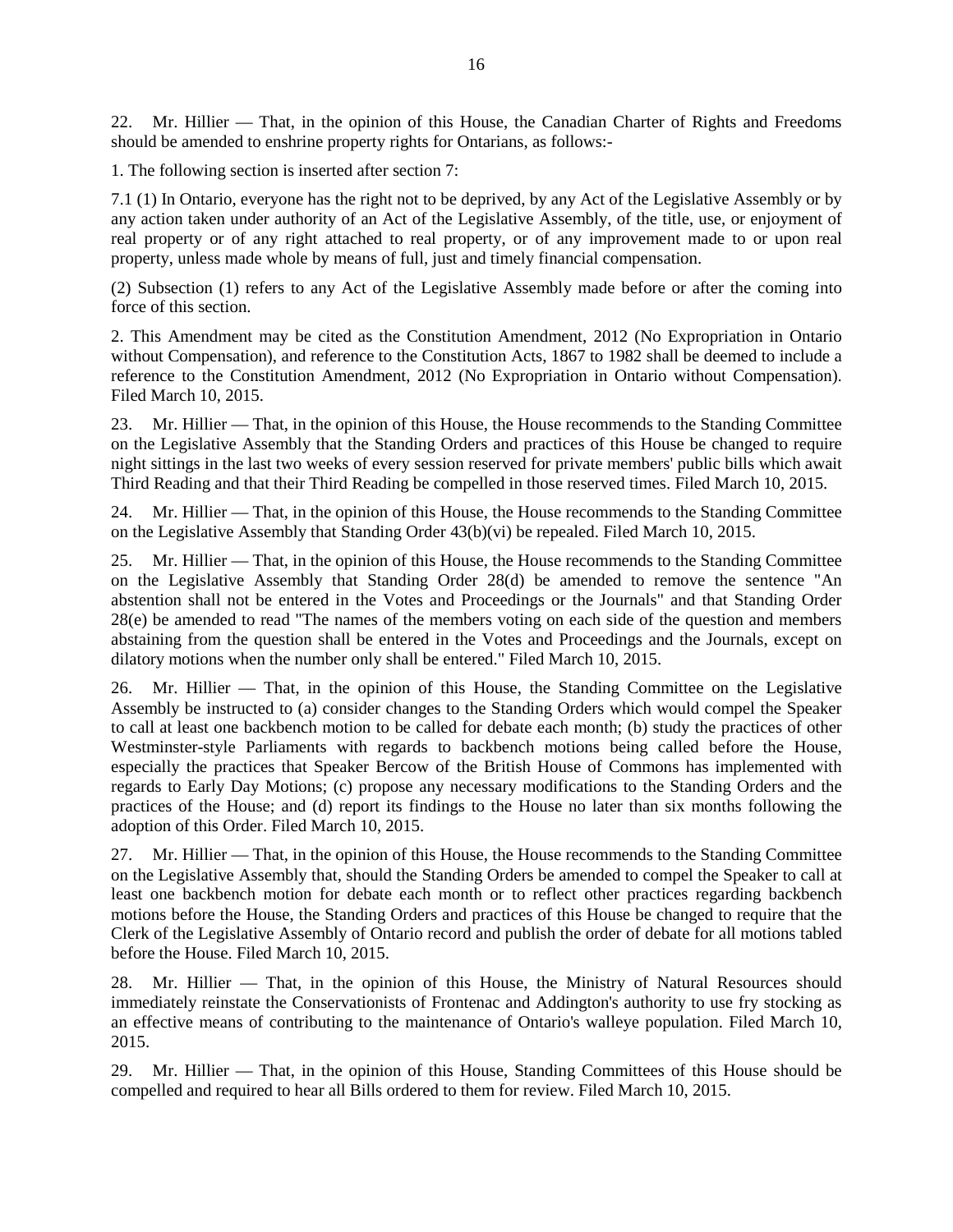30. Mr. Hillier — That, in the opinion of this House, any modifications to the Standing Orders should be voted upon by secret ballot. Filed March 10, 2015.

31. Mr. Hillier — That, in the opinion of this House, within 6 months the Auditor General should conduct and table a report on a value-for-money audit of the Tarion Warranty Corporation that addresses the many complaints of homebuyers and homebuilders, and the discrepancies and inconsistencies in Tarion's published reports. Filed March 10, 2015.

32. Mr. Hillier — That, in the opinion of this House, to ensure that Lyme disease and Chronic Lyme disease are diagnosed and treated with more effectiveness, the Ministry of Health and Long-Term Care should examine the diagnosis regimen of jurisdictions that are experiencing a higher success rate for diagnoses. Filed March 10, 2015.

33. Mr. Hillier — That, in the opinion of this House, the Standing Committee on the Legislative Assembly should be instructed to propose modifications to the Standing Orders and the practices of the House requiring that the Assembly not be adjourned earlier than 6 p.m., except by unanimous consent, if there are private members' motions on the Order Paper that have not been debated and that those motions will be debated in the chronological order of their introduction. Debate should rotate between all parties starting with the Official Opposition; should a party not have a motion in the queue or a mover of a motion is not present at the time of debate, that party's slot is lost in that round. Filed March 10, 2015.

34. Mr. Hillier — That, in the opinion of this House, the Standing Committee on the Legislative Assembly should be instructed to (a) consider the removal of the Government's monopoly on calling Bills for Third Reading; (b) propose any necessary modifications to the Standing Orders and the practices of the House; and (c) report its findings to the House no later than six months following the adoption of this Order. Filed March 10, 2015.

35. Mr. Hillier — That, in the opinion of this House, the Standing Committee on the Legislative Assembly should be instructed to propose modifications to the Standing Orders and the practices of the House so that all motions and resolutions presented to the Legislative Assembly be read aloud at the time of their tabling and be included in Routine Proceedings in the time allotted for "Motions". Filed March 10, 2015.

36. Mr. Hillier — That, in the opinion of this House, this House recommends to the Standing Committee on the Legislative Assembly that Standing Order 69(a) be amended to read:

Private members' public bills may be co-sponsored by up to four members of the House. It shall be the responsibility of the co-sponsors to select which among them will move the motion for introduction and First Reading of the bill. Any of the co-sponsors shall be entitled to move the motions for Second or Third Reading of the bill. The names of the co-sponsors shall be indicated on the introduction copy of the bill and shall thereafter be printed on the face of the bill. Filed March 10, 2015.

37. Mr. Hillier — That, in the opinion of this House, the House recommends to the Standing Committee on the Legislative Assembly that the Standing Orders and practices of this House be changed to allow motions, including Opposition Day motions, to be presented with a resolution that, if passed, is binding upon the Government and or the Assembly for implementation or for referral to a Committee. Filed March 10, 2015.

38. Mr. Hillier — That, in the opinion of this House, the House recommend to the Standing Committee on the Legislative Assembly that the Standing Orders of the House be amended such that any member is permitted during Introduction of Bills to table a motion requesting a review and debate upon the merits of any regulation filed with the Registrar of Regulations; and that, if this motion is passed, the Government ensure the motion is debated within that session of Parliament and allow up to two hours of debate. Filed March 10, 2015.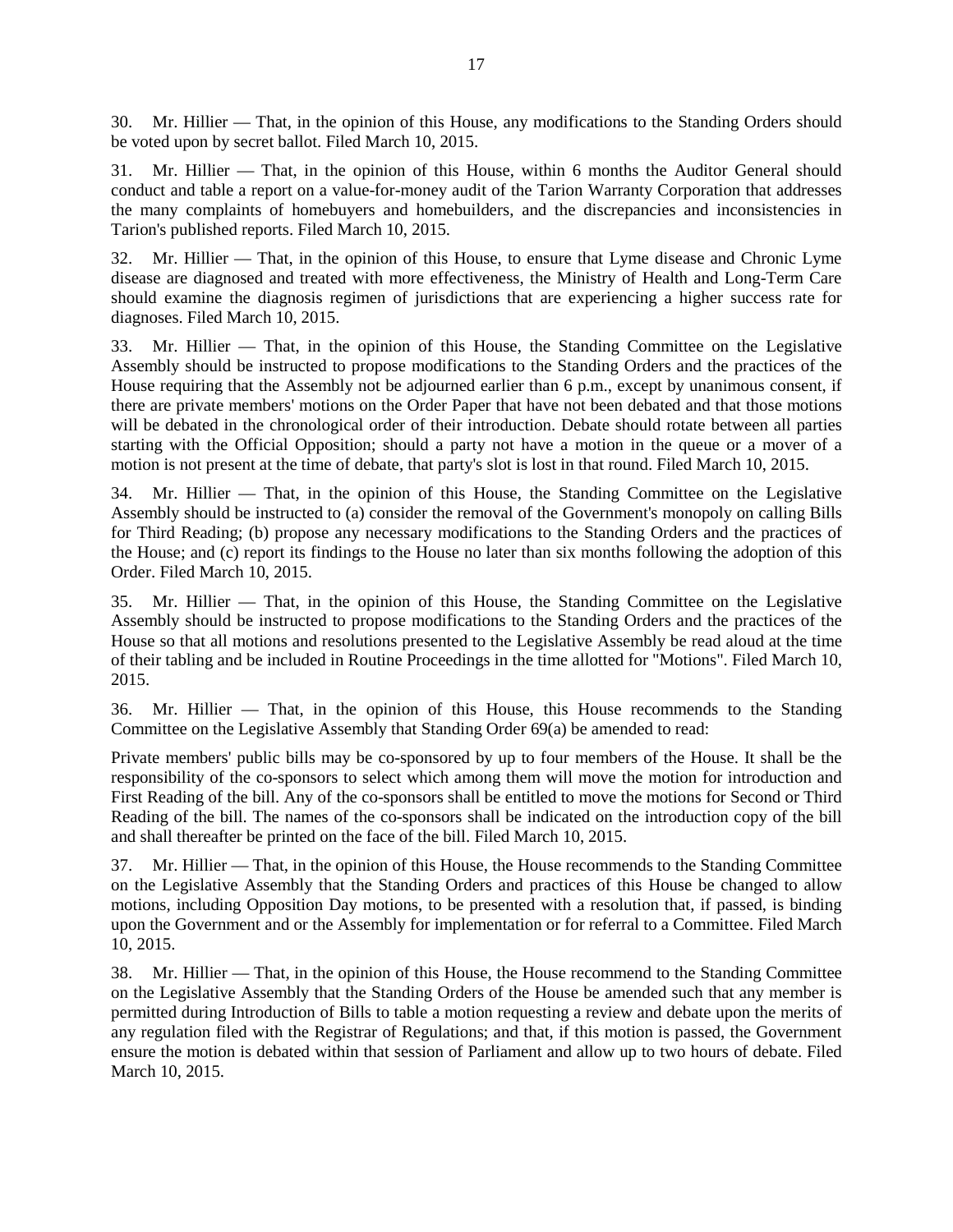39. Mr. Hillier — That, in the opinion of this House, the House recommend to the Standing Committee on the Legislative Assembly that the Standing Orders of the House pertaining to the Standing Committee on Regulations and Private Bills be amended to include that the Committee shall review regulations to ensure that the regulation does not make any unusual or unexpected delegation of power. Filed March 10, 2015.

40. Mr. Hillier — That, in the opinion of this House, the House recommend to the Standing Committee on the Legislative Assembly to: (a) consider the reform of Standing Order 39 to allow for electronicallysigned petitions to be tabled before the Legislative Assembly of Ontario with equal standing to that of traditional petitions; (b) study the practices of other Westminster-style Parliaments in relation to epetitions; (c) propose any necessary modifications to the Standing Orders and the practices of the House; and (d) report its findings to the House no later than four weeks following the adoption of this Order. Filed March 10, 2015.

42. Mr. Balkissoon — That, in the opinion of this House, a Select Committee of the Legislative Assembly should be formed to investigate the electoral administrative process, voting procedures and complaints, make recommendations to amend the Elections Act to improve said processes; and while conducting the review, the Committee shall focus on specific issues of concern, including:

- 1. The quality and integrity of the Permanent Electors List;
- 2. The quality and integrity of voter identification documents and verification of Canadian Citizenship and residency required;
- 3. Improving the roles and rights of candidates and/or their representatives in their ability to verify proper identification and citizenship requirements have been met for all voters;
- 4. The establishment of a third-party review and complaints system to provide impartial investigation and resolution on conflicts that may arise as a result of irregularities identified by candidates, a candidate's representative, electors, and individuals of the public, including issues identified with the operations by Elections Ontario; and
- 5. Improving the record keeping process for all challenged ballots/voters to facilitate a detailed complaint review process.

That the Committee shall have the authority to conduct province wide hearings and undertake research, and generally shall have such powers and duties as are required to investigate the issue.

That the Committee shall present an Interim Report to the House no later than September 24, 2015 and a Final Report no later than February 25, 2016. Filed March 24, 2015.

\_\_\_\_\_\_\_\_\_\_\_\_\_\_\_\_\_\_\_\_\_\_\_\_\_\_\_\_\_\_\_\_\_\_\_\_\_\_\_\_\_\_\_\_\_\_\_\_\_\_\_\_\_\_\_\_\_\_\_\_\_\_\_\_\_\_\_\_\_\_\_\_\_\_\_\_\_\_\_\_\_\_\_\_

# **BUSINESS IN SELECT COMMITTEES AFFAIRES RENVOYÉES AUX COMITÉS SPÉCIAUX**

# **SELECT COMMITTEE ON SEXUAL VIOLENCE AND HARASSMENT**

# **COMITÉ SPÉCIAL DE LA VIOLENCE ET DU HARCÈLEMENT À CARACTÈRE SEXUEL**

To make recommendations to the Legislature with respect to prevention of Sexual Violence and Harassment and to improving our response to Ontarians who have experienced Sexual Violence and Harassment. Referred December 11, 2014.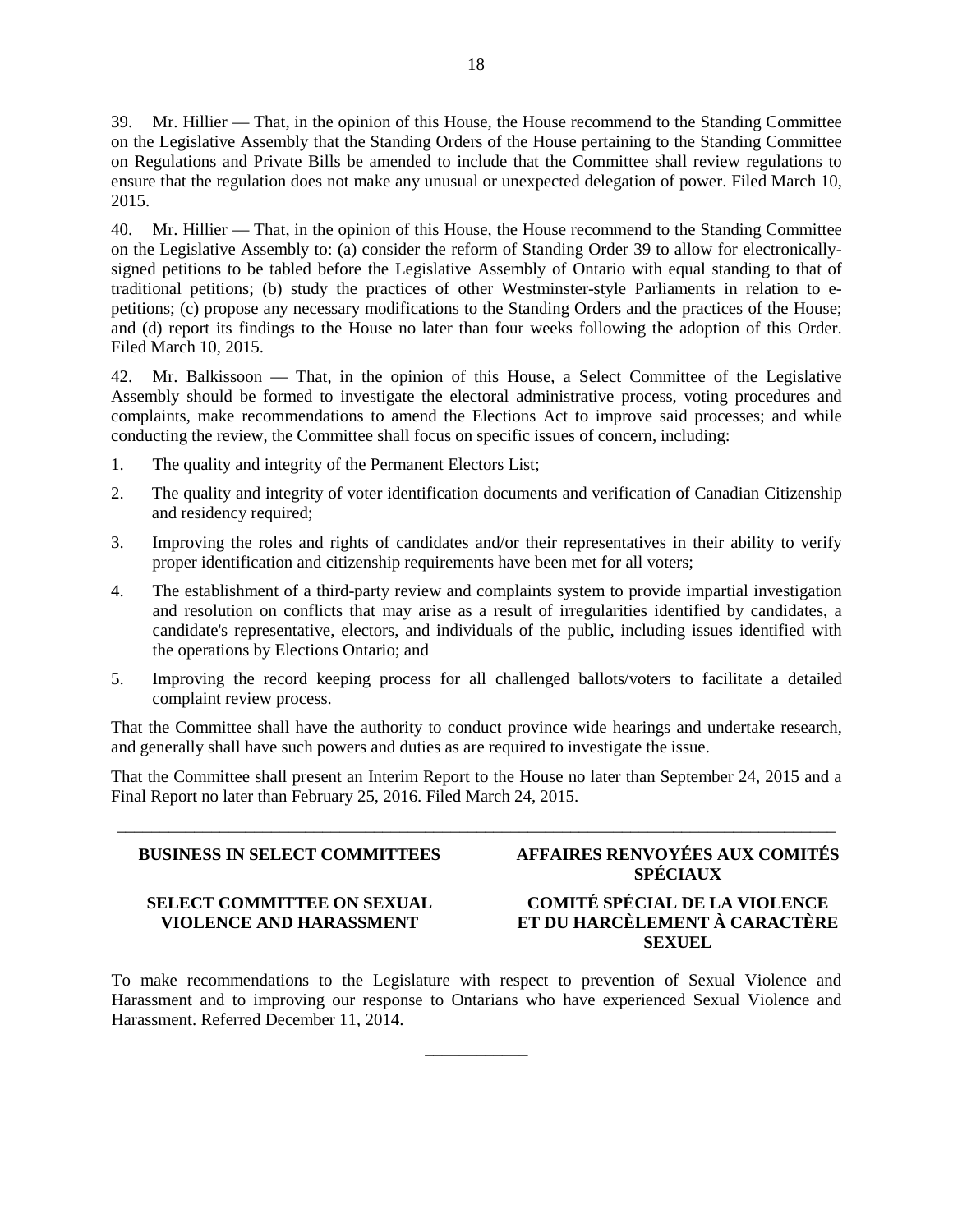# **STANDING COMMITTEE ON FINANCE AND ECONOMIC AFFAIRS**

**M67.** Bill 67, An Act to amend the Liquor Control Act. Mr. Smith. Referred February 26, 2015.

**M75.** Bill 75, An Act with respect to microbeads. Mrs. Lalonde. Referred March 12, 2015.

**M87.** Bill 87, An Act to amend the Long-Term Care Homes Act, 2007 to give preference to veterans for access to beds. Ms. Forster. Referred April 16, 2015.

# **STANDING COMMITTEE ON GENERAL GOVERNMENT**

**M11.** Bill 11, An Act to raise awareness about radon, provide for the Ontario Radon Registry and reduce radon levels in dwellings and workplaces. Mr. Qaadri. Referred July 17, 2014.

**M30.** Bill 30, An Act to require the establishment of an advisory committee to make recommendations to the Minister of Transportation and the Minister of Community Safety and Correctional Services for the improvement of highway incident management. Mrs. Martow. Referred October 23, 2014.

**M39.** Bill 39, An Act to amend the City of Toronto Act, 2006, the Planning Act and certain regulations. Mr. Milczyn. Referred November 20, 2014.

**G45.** Bill 45, An Act to enhance public health by enacting the Healthy Menu Choices Act, 2014 and the Electronic Cigarettes Act, 2014 and by amending the Smoke-Free Ontario Act. Hon. Ms. Damerla. Referred April 2, 2015.

# **BUSINESS IN STANDING COMMITTEES AFFAIRES RENVOYÉES AUX COMITÉS PERMANENTS**

# **COMITÉ PERMANENT DES FINANCES ET DES AFFAIRES ÉCONOMIQUES**

**M67.** Projet de loi 67, Loi modifiant la Loi sur les alcools. M. Smith. Renvoyé le 26 février 2015.

**M75.** Projet de loi 75, Loi concernant les microbilles. M<sup>me</sup> Lalonde. Renvoyé le 12 mars 2015.

**M87.** Projet de loi 87, Loi modifiant la Loi de 2007 sur les foyers de soins de longue durée pour accorder la préférence aux anciens combattants qui veulent avoir accès à des lits. M<sup>me</sup> Forster. Renvoyé le 16 avril 2015.

# **COMITÉ PERMANENT DES AFFAIRES GOUVERNEMENTALES**

**M11.** Projet de loi 11, Loi visant à sensibiliser le public au radon, à prévoir la création du Registre des concentrations de radon en Ontario et à réduire la concentration de ce gaz dans les logements et les lieux de travail. M. Qaadri. Renvoyé le 17 juillet 2014.

**M30.** Projet de loi 30, Loi exigeant la constitution d'un comité consultatif pour formuler des recommandations au ministre des Transports et au ministre de la Sécurité communautaire et des Services correctionnels en ce qui concerne l'amélioration de la gestion des incidents de la route. Mme Martow. Renvoyé le 23 octobre 2014.

**M39.** Projet de loi 39, Loi modifiant la Loi de 2006 sur la cité de Toronto, la Loi sur l'aménagement du territoire et certains règlements. M. Milczyn. Renvoyé le 20 novembre 2014.

**G45.** Projet de loi 45, Loi visant à améliorer la santé publique par l'édiction de la Loi de 2014 pour des choix santé dans les menus et de la Loi de 2014 sur les cigarettes électroniques et la modification de la Loi favorisant un Ontario sans fumée. L'hon. M<sup>me</sup> Damerla. Renvoyé le 2 avril 2015.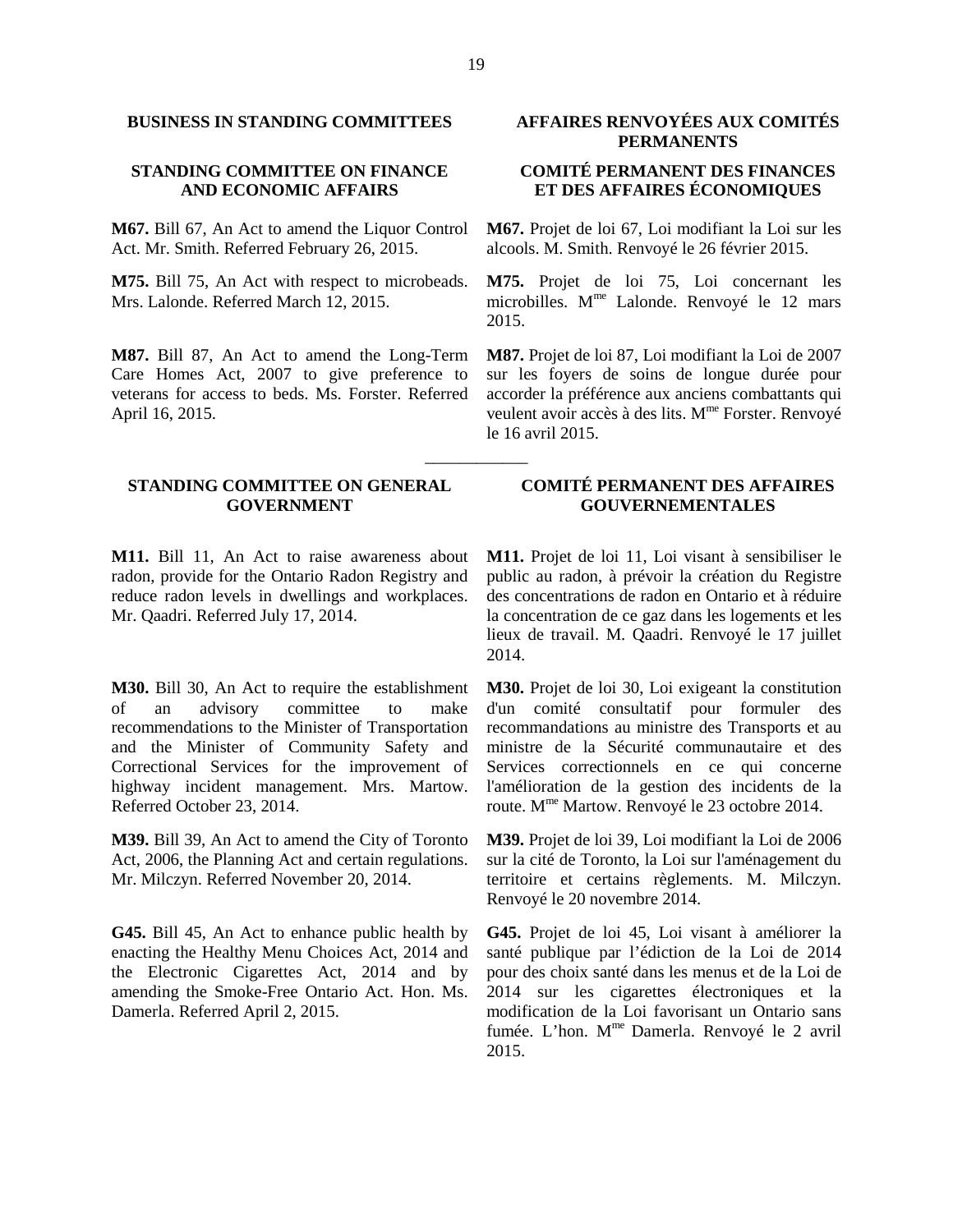**M46.** Bill 46, An Act to amend the Highway Traffic Act in respect of off-road vehicles. Mr. Vanthof. Referred February 19, 2015.

**M65.** Bill 65, An Act to amend the Highway Traffic Act to provide rules for the use of roundabouts. Mr. Harris. Referred March 5, 2015.

# **STANDING COMMITTEE ON JUSTICE POLICY**

**M24.** Bill 24, An Act to amend the Highway Traffic Act and the Civil Remedies Act, 2001 to promote public safety by prohibiting driving in a motor vehicle with an unlawfully possessed handgun. Mr. Colle. Referred November 27, 2014.

**M36.** Bill 36, An Act to amend the Trespass to Property Act. Ms. Jones. Referred December 4, 2014.

**G49.** Bill 49, An Act with respect to immigration to Ontario and a related amendment to the Regulated Health Professions Act, 1991. Hon. Mr. Chan. Referred March 12, 2015.

**M50.** Bill 50, An Act to amend the Highway Traffic Act. Mr. Nicholls. Referred December 11, 2014.

**M70.** Bill 70, An Act respecting protection for registered retirement savings. Mr. Rinaldi. Referred March 5, 2015.

**M77.** Bill 77, An Act to amend the Health Insurance Act and the Regulated Health Professions Act, 1991 regarding efforts to change or direct sexual orientation or gender identity. Ms. DiNovo. Referred April 2, 2015.

**M46.** Projet de loi 46, Loi modifiant le Code de la route en ce qui concerne les véhicules tout terrain. M. Vanthof. Renvoyé le 19 février 2015.

**M65.** Projet de loi 65, Loi modifiant le Code de la route pour prévoir des règles régissant l'utilisation des carrefours giratoires. M. Harris. Renvoyé le 5 mars 2015.

# **COMITÉ PERMANENT DE LA JUSTICE**

**M24.** Projet de loi 24, Loi modifiant le Code de la route et la Loi de 2001 sur les recours civils afin de promouvoir la sécurité publique et d'interdire la conduite sur la voie publique d'un véhicule automobile avec une arme de poing dont la possession est illégale. M. Colle. Renvoyé le 27 novembre 2014.

**M36.** Projet de loi 36, Loi modifiant la Loi sur l'entrée sans autorisation. M<sup>me</sup> Jones. Renvoyé le 4 décembre 2014.

**G49.** Projet de loi 49, Loi portant sur l'immigration en Ontario et apportant une modification connexe à la Loi de 1991 sur les professions de la santé réglementées. L'hon. M. Chan. Renvoyé le 12 mars 2015.

**M50.** Projet de loi 50, Loi modifiant le Code de la route. M. Nicholls. Renvoyé le 11 décembre 2014.

**M70.** Projet de loi 70, Loi visant à protéger les régimes enregistrés d'épargne en vue de la retraite. M. Rinaldi. Renvoyé le 5 mars 2015.

**M77.** Projet de loi 77, Loi modifiant la Loi sur l'assurance-santé et la Loi de 1991 sur les professions de la santé réglementées à l'égard des interventions visant à changer ou à influencer l'orientation sexuelle ou l'identité sexuelle. M<sup>me</sup> DiNovo. Renvoyé le 2 avril 2015.

\_\_\_\_\_\_\_\_\_\_\_\_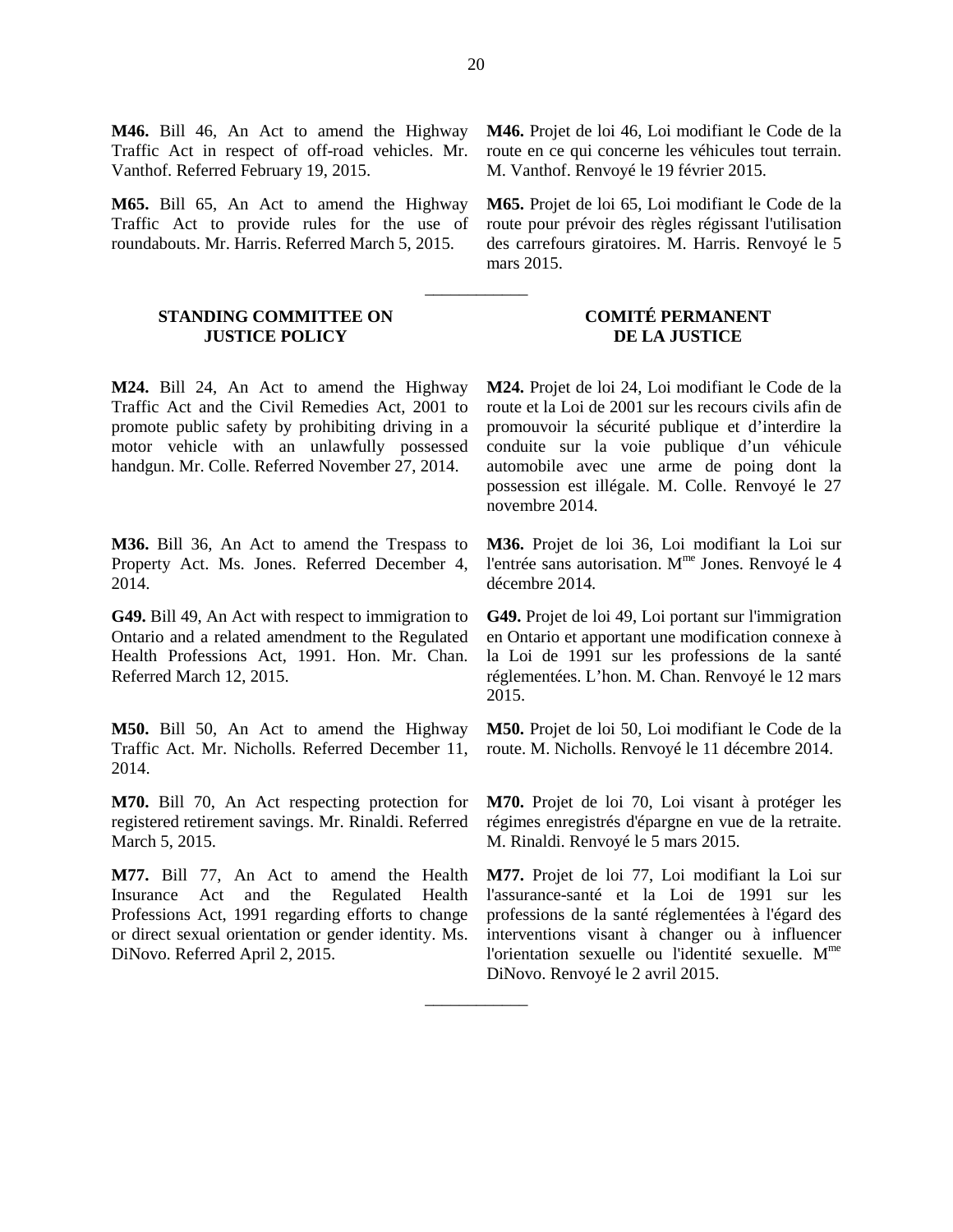# **STANDING COMMITTEE ON THE LEGISLATIVE ASSEMBLY**

**M12.** Bill 12, An Act to amend the Employment Standards Act, 2000 with respect to tips and other gratuities. Mr. Potts. Referred July 17, 2014.

**M27.** Bill 27, An Act to require a provincial framework and action plan concerning vector-borne and zoonotic diseases. Mr. Barrett. Referred November 20, 2014.

**M42.** Bill 42, An Act to amend the Municipal Act, 2001 to provide that the head of council of The Regional Municipality of York must be elected. Mr. Ballard. Referred December 4, 2014.

**M58.** Bill 58, An Act to amend the Highway Traffic Act with respect to utility task and allterrain vehicles. Mr. Miller (Parry Sound– Muskoka). Referred February 26, 2015.

**M64.** Bill 64, An Act to amend the Ministry of Training, Colleges and Universities Act and the Employment Standards Act, 2000. Ms. Sattler. Referred February 19, 2015.

# **COMITÉ PERMANENT DE L'ASSEMBLÉE LÉGISLATIVE**

**M12.** Projet de loi 12, Loi modifiant la Loi de 2000 sur les normes d'emploi en ce qui concerne les pourboires et autres gratifications. M. Potts. Renvoyé le 17 juillet 2014.

**M27.** Projet de loi 27, Loi exigeant un cadre et un plan d'action provinciaux concernant les maladies zoonotiques et à transmission vectorielle. M. Barrett. Renvoyé le 20 novembre 2014.

**M42.** Projet de loi 42, Loi modifiant la Loi de 2001 sur les municipalités pour prévoir que le président du conseil de la municipalité régionale de York doit être élu. M. Ballard. Renvoyé le 4 décembre 2014.

**M58.** Projet de loi 58, Loi modifiant le Code de la route en ce qui concerne les autoquads et les véhicules polyvalents. M. Miller (Parry Sound– Muskoka). Renvoyé le 26 février 2015.

**M64.** Projet de loi 64, Loi modifiant la Loi sur le ministère de la Formation et des Collèges et Universités et la Loi de 2000 sur les normes d'emploi. Mme Sattler. Renvoyé le 19 février 2015.

# **STANDING COMMITTEE ON REGULATIONS AND PRIVATE BILLS**

# **COMITÉ PERMANENT DES RÈGLEMENTS ET DES PROJETS DE LOI D'INTÉRÊT PRIVÉ**

**Pr14.** Bill Pr14, An Act to revive Ottawa School Day Nursery Inc. Mr. Fraser. Referred December 3, 2014.

\_\_\_\_\_\_\_\_\_\_\_\_

**Pr18.** Bill Pr18, An Act respecting The Centre for International Governance Innovation. Ms. Fife. Referred April 2, 2015.

**M23.** Bill 23, An Act to proclaim Magna Carta Day. Mrs. Munro. Referred April 2, 2015.

**M41.** Bill 41, An Act to establish the Lung Health Advisory Council and develop a provincial action plan respecting lung disease. Mrs. McGarry. Referred November 20, 2014.

**M61.** Bill 61, An Act to proclaim Terry Fox Day. Ms. Wong. Referred March 26, 2015.

**M23.** Projet de loi 23, Loi proclamant le Jour de la Grande Charte. M<sup>me</sup> Munro. Renvoyé le 2 avril 2015.

**M41.** Projet de loi 41, Loi créant le Conseil consultatif de la maladie pulmonaire et visant l'élaboration d'un plan d'action provincial à l'égard des maladies pulmonaires. M<sup>me</sup> McGarry. Renvoyé le 20 novembre 2014.

**M61.** Projet de loi 61, Loi proclamant le Jour de Terry Fox. M<sup>me</sup> Wong. Renvoyé le 26 mars 2015.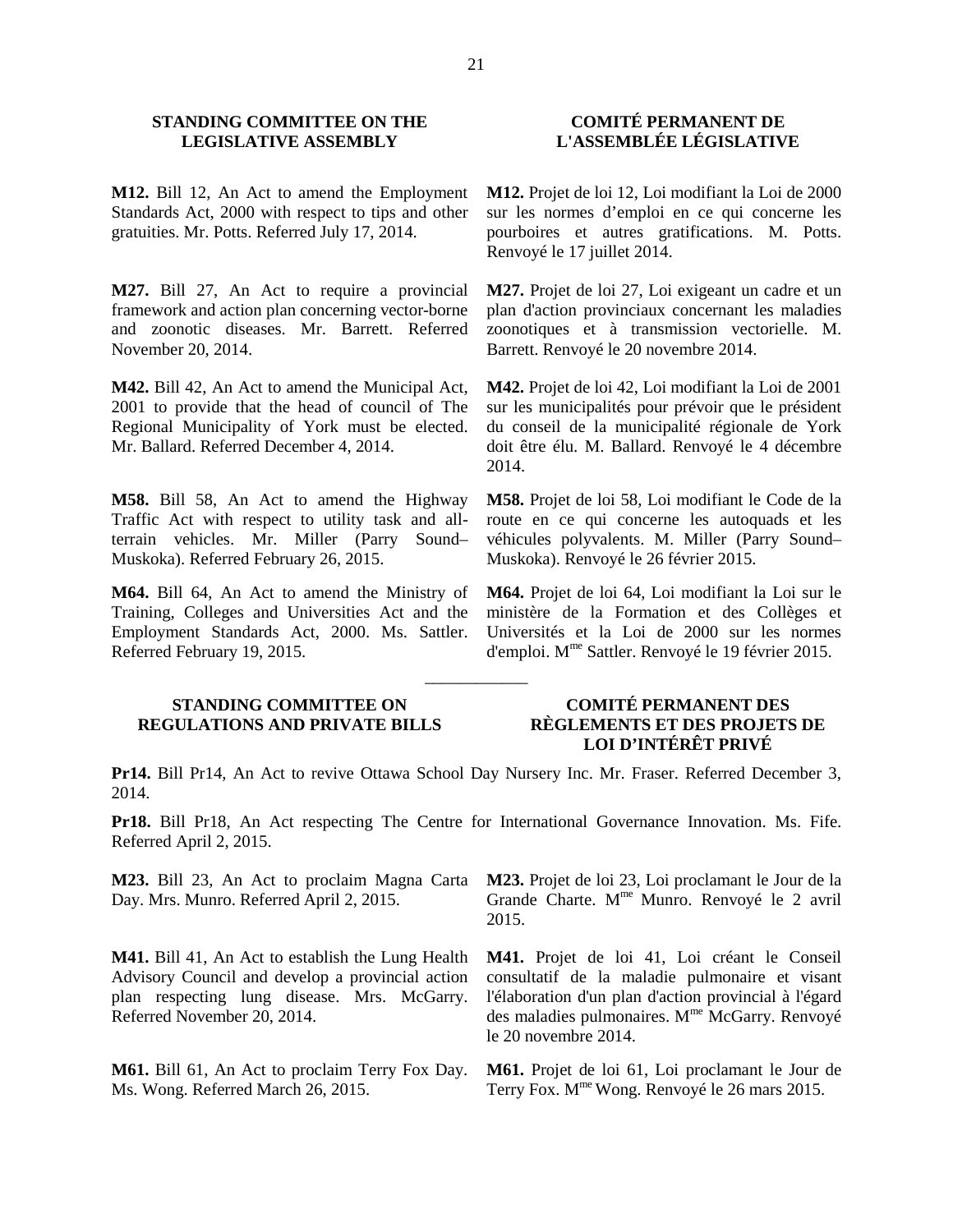**M68.** Bill 68, An Act to amend the Municipal Elections Act, 1996 to keep voting places open until 9 p.m. Mr. Berardinetti. Referred February 26, 2015.

**M71.** Bill 71, An Act to establish the Poet Laureate of Ontario. Mr. Hatfield. Referred March 12, 2015.

**M76.** Bill 76, An Act to encourage the purchase of vehicles that use natural gas as a fuel. Mr. Bailey. Referred March 26, 2015.

# **STANDING COMMITTEE ON SOCIAL POLICY**

**M13.** Bill 13, An Act to proclaim the month of June as Ontario Bike Month. Ms. McMahon. Referred July 17, 2014.

**M17.** Bill 17, An Act to protect child performers in the live entertainment industry and the recorded entertainment industry. Mr. Miller (Hamilton East– Stoney Creek). Referred October 30, 2014.

**M20.** Bill 20, An Act to protect pupils with asthma. Mr. Yurek. Referred October 23, 2014.

**M28.** Bill 28, An Act to proclaim the month of October as Hispanic Heritage Month. Mrs. Martins. Referred October 30, 2014.

**M53.** Bill 53, An Act to amend the Highway Traffic Act to increase the penalty for transporting a passenger for compensation without a licence, permit or authorization. Mr. Fraser. Referred April 16, 2015.

**M54.** Bill 54, An Act to amend the Child and Family Services Act with respect to children 16 years of age and older. Mr. McDonell. Referred March 5, 2015.

**M74.** Bill 74, An Act to amend the Housing Services Act, 2011 and the Public Sector Salary Disclosure Act, 1996. Mr. Hardeman. Referred April 16, 2015.

**M68.** Projet de loi 68, Loi modifiant la Loi de 1996 sur les élections municipales pour que les bureaux de vote restent ouverts jusqu'à 21 h. M. Berardinetti. Renvoyé le 26 février 2015.

**M71.** Projet de loi 71, Loi visant à créér la charge de poète officiel de l'Ontario. M. Hatfield. Renvoyé le 12 mars 2015.

**M76.** Projet de loi 76, Loi visant à encourager l'achat de véhicules utilisant du gaz naturel comme carburant. M. Bailey. Renvoyé le 26 mars 2015.

# **COMITÉ PERMANENT DE LA POLITIQUE SOCIALE**

**M13.** Projet de loi 13, Loi proclamant le mois de juin Mois de la bicyclette en Ontario. M<sup>me</sup> McMahon. Renvoyé le 17 juillet 2014.

**M17.** Projet de loi 17, Loi visant à protéger les enfants artistes dans l'industrie du spectacle vivant et l'industrie du spectacle enregistré. M. Miller (Hamilton-Est–Stoney Creek). Renvoyé le 30 octobre 2014.

**M20.** Projet de loi 20, Loi protégeant les élèves asthmatiques. M. Yurek. Renvoyé le 23 octobre 2014.

**M28.** Projet de loi 28, Loi proclamant le mois d'octobre Mois du patrimoine hispanique.  $M<sup>me</sup>$ Martins. Renvoyé le 30 octobre 2014.

**M53.** Projet de loi 53, Loi modifiant le Code de la route afin d'augmenter la pénalité prévue à l'égard du transport de passagers moyennant rémunération sans permis de conduire, certificat d'immatriculation ou autorisation. M. Fraser. Renvoyé le 16 avril 2015.

**M54.** Projet de loi 54, Loi modifiant la Loi sur les services à l'enfance et à la famille en ce qui concerne les enfants de 16 ans et plus. M. McDonell. Renvoyé le 5 mars 2015.

**M74.** Projet de loi 74, Loi modifiant la Loi de 2011 sur les services de logement et la Loi de 1996 sur la divulgation des traitements dans le secteur public. M. Hardeman. Renvoyé le 16 avril 2015.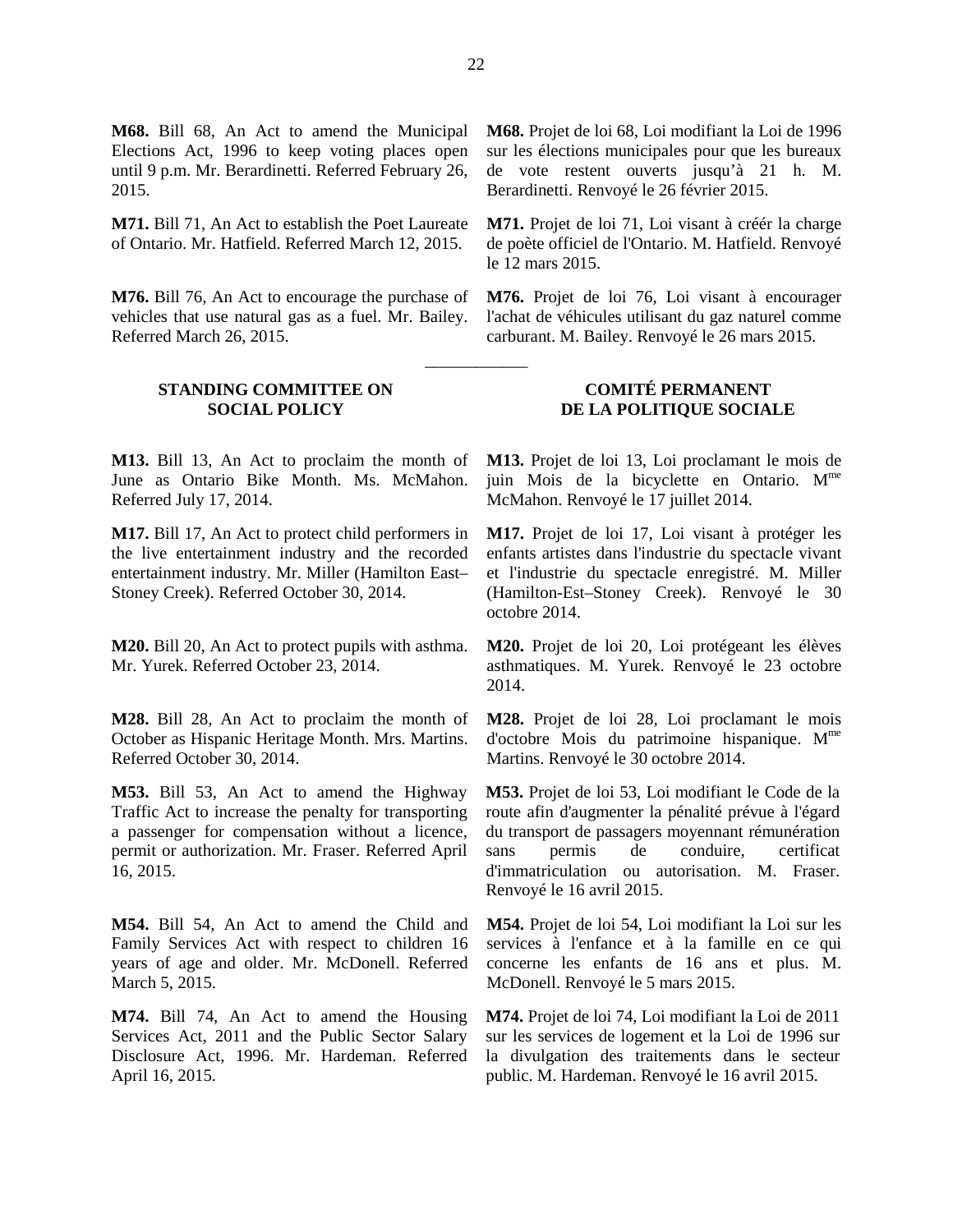| M78. Bill 78, An Act to promote transparency and<br>accountability in the funding of health care services<br>in Ontario. M <sup>me</sup> Gélinas. Referred March 26, 2015. | Renvoyé le 26 mars 2015.                                                                                                                                                                              | M78. Projet de loi 78, Loi visant à promouvoir le<br>financement transparent et responsable des services<br>de soins de santé en Ontario. M <sup>me</sup> Gélinas. |
|----------------------------------------------------------------------------------------------------------------------------------------------------------------------------|-------------------------------------------------------------------------------------------------------------------------------------------------------------------------------------------------------|--------------------------------------------------------------------------------------------------------------------------------------------------------------------|
| <b>COMMITTEE MEETINGS</b>                                                                                                                                                  |                                                                                                                                                                                                       | <b>SÉANCES DES COMITÉS</b>                                                                                                                                         |
| House dated December 11, 2014, as follows:                                                                                                                                 | The Select Committee on Sexual Violence and Harassment will meet pursuant to the Order of the                                                                                                         |                                                                                                                                                                    |
| Wednesday, April 22                                                                                                                                                        | $4:00$ p.m.                                                                                                                                                                                           | Room No. 1                                                                                                                                                         |
| and by amending the Smoke-Free Ontario Act, as follows:                                                                                                                    | The Standing Committee on General Government will meet to consider Bill 45, An Act to enhance<br>public health by enacting the Healthy Menu Choices Act, 2014 and the Electronic Cigarettes Act, 2014 |                                                                                                                                                                    |
| Today                                                                                                                                                                      | 9:00 a.m. and 4:00 p.m.                                                                                                                                                                               | Room No. 151                                                                                                                                                       |
| Wednesday, April 22                                                                                                                                                        | $4:00$ p.m.                                                                                                                                                                                           | Room No. 151                                                                                                                                                       |
| follows:                                                                                                                                                                   | The Standing Committee on Government Agencies will meet to consider intended appointments, as                                                                                                         |                                                                                                                                                                    |
| Today                                                                                                                                                                      | 9:00 a.m.                                                                                                                                                                                             | Room No. 1                                                                                                                                                         |
| follows:                                                                                                                                                                   | The Standing Committee on the Legislative Assembly will meet pursuant to Standing Order 108(g), as                                                                                                    |                                                                                                                                                                    |
| Wednesday, April 22                                                                                                                                                        | $1:00$ p.m.                                                                                                                                                                                           | Room No. 1                                                                                                                                                         |
|                                                                                                                                                                            | The Standing Committee on Public Accounts will meet for the purpose of report writing, as follows:                                                                                                    |                                                                                                                                                                    |
| Wednesday, April 22                                                                                                                                                        | 9:00 a.m. and 12:30 p.m.                                                                                                                                                                              | Room No. 151                                                                                                                                                       |
|                                                                                                                                                                            | (closed session)                                                                                                                                                                                      |                                                                                                                                                                    |
|                                                                                                                                                                            |                                                                                                                                                                                                       |                                                                                                                                                                    |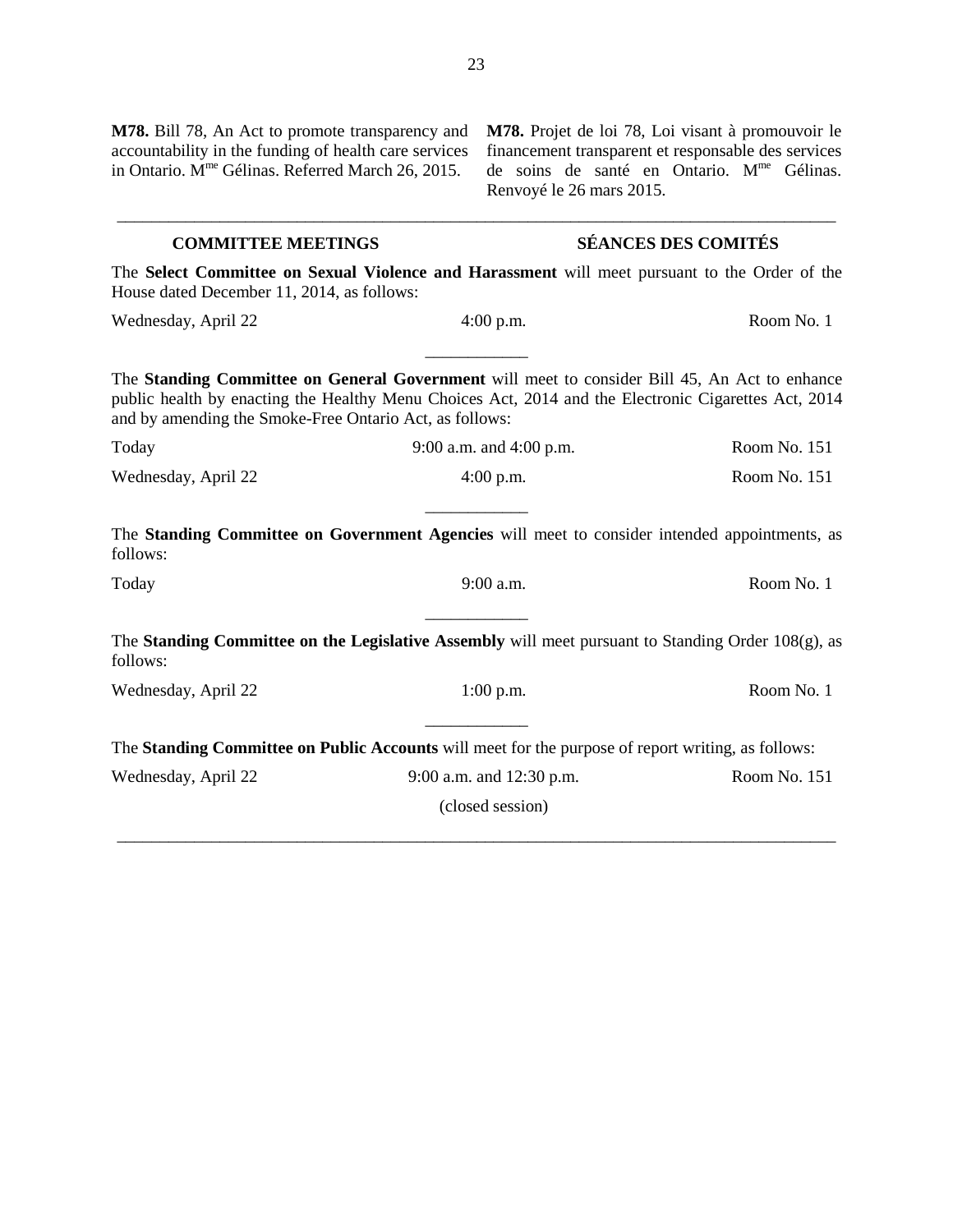## **QUESTIONS QUESTIONS**

Questions are to appear on the day after they are received and on every subsequent day in that week and then subsequently only on each Monday until an Answer other than an Interim Answer is received. A question first appearing on a Thursday will appear on each day of the following week.

Les questions seront publiées le jour suivant leur réception et tous les jours de la semaine. Elles seront ensuite publiées tous les lundis jusqu'à ce qu'une réponse autre qu'une réponse provisoire soit reçue. Une question publiée le jeudi pour la première fois sera publiée tous les jours de la semaine suivante.

332. Mr. Bailey — Enquiry of the Ministry — Would the Minister of Community and Social Services detail when individuals receiving support through Ontario Works and the Ontario Disability Support Program will receive another support increase. April 16, 2015.

\_\_\_\_\_\_\_\_\_\_\_\_

333. Mr. Bailey — Enquiry of the Ministry — Would the Minister of Transportation outline what action it is taking to move forward with the installation of Variable Message Signs on the Eastbound 402 in the area of Modeland Road to Oil Heritage Road. April 16, 2015.

334. Mr. Bailey — Enquiry of the Ministry — Will the Minister of Economic Development, Employment and Infrastructure detail when the environmental assessment of Highway 40 between Indian Rd S. and Wellington St. in Sarnia will be completed and made public. April 16, 2015.

335. Mr. Bailey — Enquiry of the Ministry — Will the Minister of Economic Development, Employment and Infrastructure detail when Highway 40 between Indian Rd S. and Wellington St. in Sarnia will be prioritized by the Ministry for expansion to four lanes in the interest of increased driver safety and improved flow of goods and services. April 16, 2015.

336. Mr. Bailey — Enquiry of the Ministry — Would the Minister of Tourism, Culture and Sport please provide a copy of the review, recommendations and report on the Tourism-Oriented Directional Signing Program. April 16, 2015.

337. Mr. Bailey — Enquiry of the Ministry — Will the Minister of Health and Long-Term Care explain if he is familiar with Pediatric Autoimmune Neuropsychiatric Disorders Associated With Streptococcal Infections, or Pediatric Acute-onset Neuropsychiatric Syndrome (PANDA/PANS) and what the MOHLTC is doing to support parents and children dealing with this diagnosis. April 16, 2015.

338. Mr. Bailey — Enquiry of the Ministry — Can the Minister of Health and Long-Term Care explain if the pertussis vaccine is now available free of charge for Ontario residents aged 65 and over; if not, what is the Minister doing to protect the vulnerable seniors who cannot afford to pay for this important vaccine. April 16, 2015.

339. Mr. Bailey — Enquiry of the Ministry — Would the Minister of Economic Development, Employment and Infrastructure please detail if and when the Ministry nominated Lambton College's Centre for Health Education & Sustainable Care for the Small Communities Fund or any other applicable funding. April 16, 2015.

340. Mr. Bailey — Enquiry of the Ministry — Would the Minister of Finance please detail what the Ministry is doing to reduce the tax burden on seniors living in Ontario and if the Ministry would consider exempting seniors or reducing taxes for those over age 80. April 16, 2015.

341. Mr. Bailey — Enquiry of the Ministry — Would the Minster of Natural Resources and Forestry please detail what actions the Ministry is taking in Lambton County to eradicate invasive phragmites. April 16, 2015.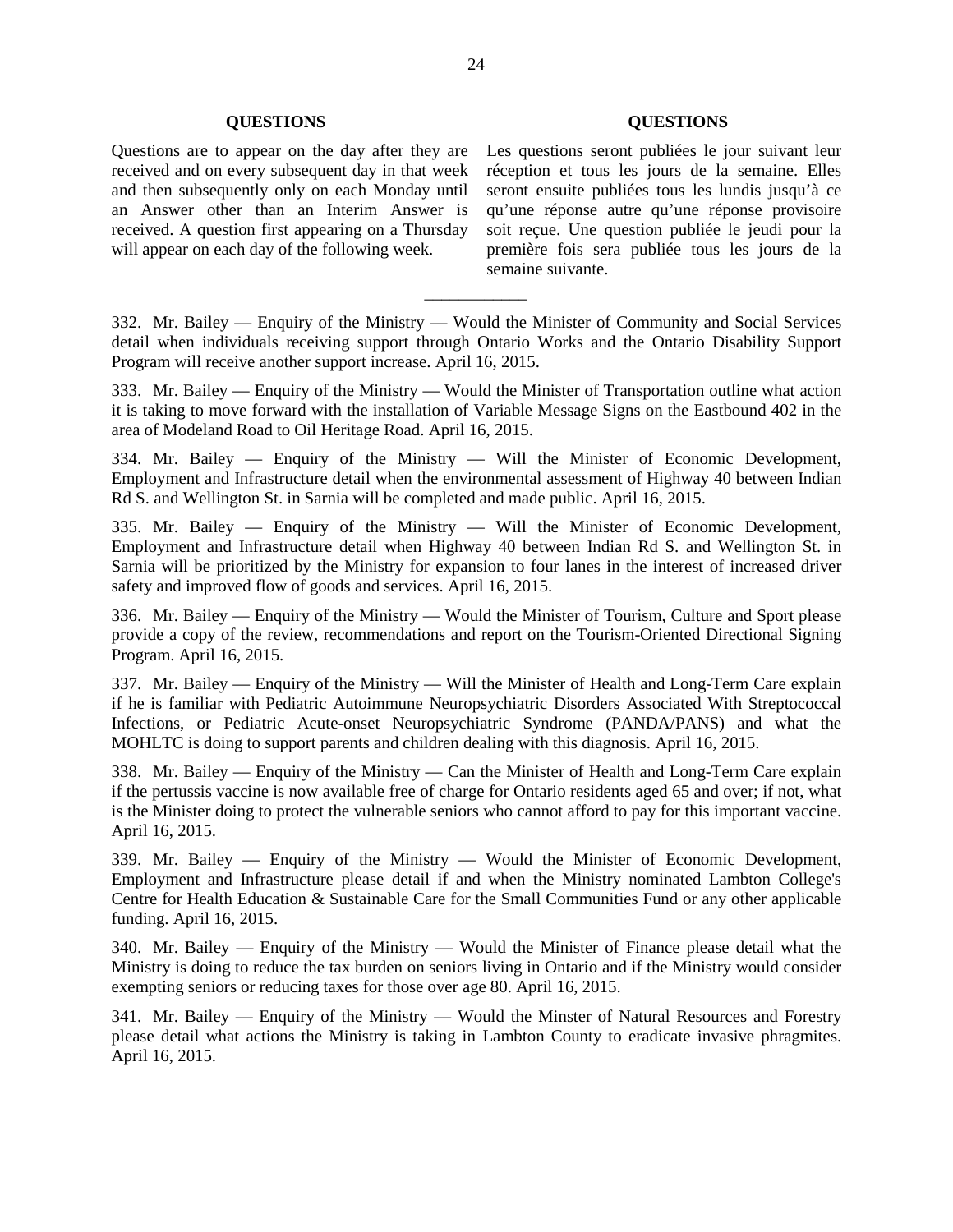342. Mr. Wilson — Enquiry of the Ministry — Would the Minister of Transportation explain to the residents of Collingwood when the final phase of the Highway 26 Redevelopment will be completed. April 16, 2015.

343. Mr. Wilson — Enquiry of the Ministry — Would the Minister of Transportation provide an update concerning government plans for future expansion of the Highway 26 realignment. April 16, 2015.

344. Mr. Wilson — Enquiry of the Ministry — Would the Minister of Training, Colleges and Universities provide the exact amount of money the government has spent on Ontario Student Assistance Program television and online commercials since 2010. April 16, 2015.

345. Mr. Wilson — Enquiry of the Ministry — Would the Minister of Health and Long-Term Care explain when the Government will follow through with their promise to fund 20 new hospices in Ontario, including Matthews House Hospice in Alliston. April 16, 2015.

346. Mr. Wilson — Enquiry of the Ministry — Would the Minister of Natural Resources and Forestry provide an update concerning negotiations over the reopening of Springwater Provincial Park. April 16, 2015.

347. Mr. Wilson — Enquiry of the Ministry — Would the Minister of Health and Long-Term Care provide a figure of the number of seniors in Simcoe-Grey waiting for a nursing home bed in a long-term care facility. April 16, 2015.

348. Mr. Wilson — Enquiry of the Ministry — Would the Minister of Finance explain when he will move to have a standing committee investigate the legislative and regulatory barriers and burdens facing service clubs in Ontario. April 16, 2015.

349. Mr. McNaughton — Enquiry of the Ministry — What steps is the Minister of Finance prepared to take to ensure that refund applications for the road tax on farm-use fuel from the Motor Fuels and Tobacco branch of your Ministry, which currently take up to eight months to be processed, are processed more promptly. April 16, 2015.

350. Mr. McNaughton — Enquiry of the Ministry — What steps is the Minister of Natural Resources and Forestry taking to ensure that a disproportionate cost of maintenance of municipal drains for reasons of enforcing the Conservation Act does not fall on farmers. April 16, 2015.

351. Mr. McNaughton — Enquiry of the Ministry — When will the Minister of Agriculture, Food and Rural Affairs announce the eleven race dates that have been fixed for Dresden Raceway in 2015. April 16, 2015.

352. Mr. McNaughton — Enquiry of the Ministry — Will the Minister of Transportation please indicate what specific steps he will take to ensure improved winter driving conditions on Highway 402. April 16, 2015.

353. Mr. McNaughton — Enquiry of the Ministry — Will the Minister of Health and Long-term Care indicate what new regulations are in place to address issues with non-emergency patient transfer and what these entail. April 16, 2015.

354. Mr. McNaughton — Enquiry of the Ministry — Will the Minister of Labour indicate how employment standards, including health and safety and anti-reprisals protections, differ in their application to migrant workers in Ontario. April 16, 2015.

355. Mr. McNaughton — Enquiry of the Ministry — Will the Minister of the Environment and Climate Change urge PMRA to approve the applications of certain proven safe chemical applications (glyphosate and imazapyr-based without surfactants) for over-water application in order to stop the spread of the invasive species Phragmytes australis. April 16, 2015.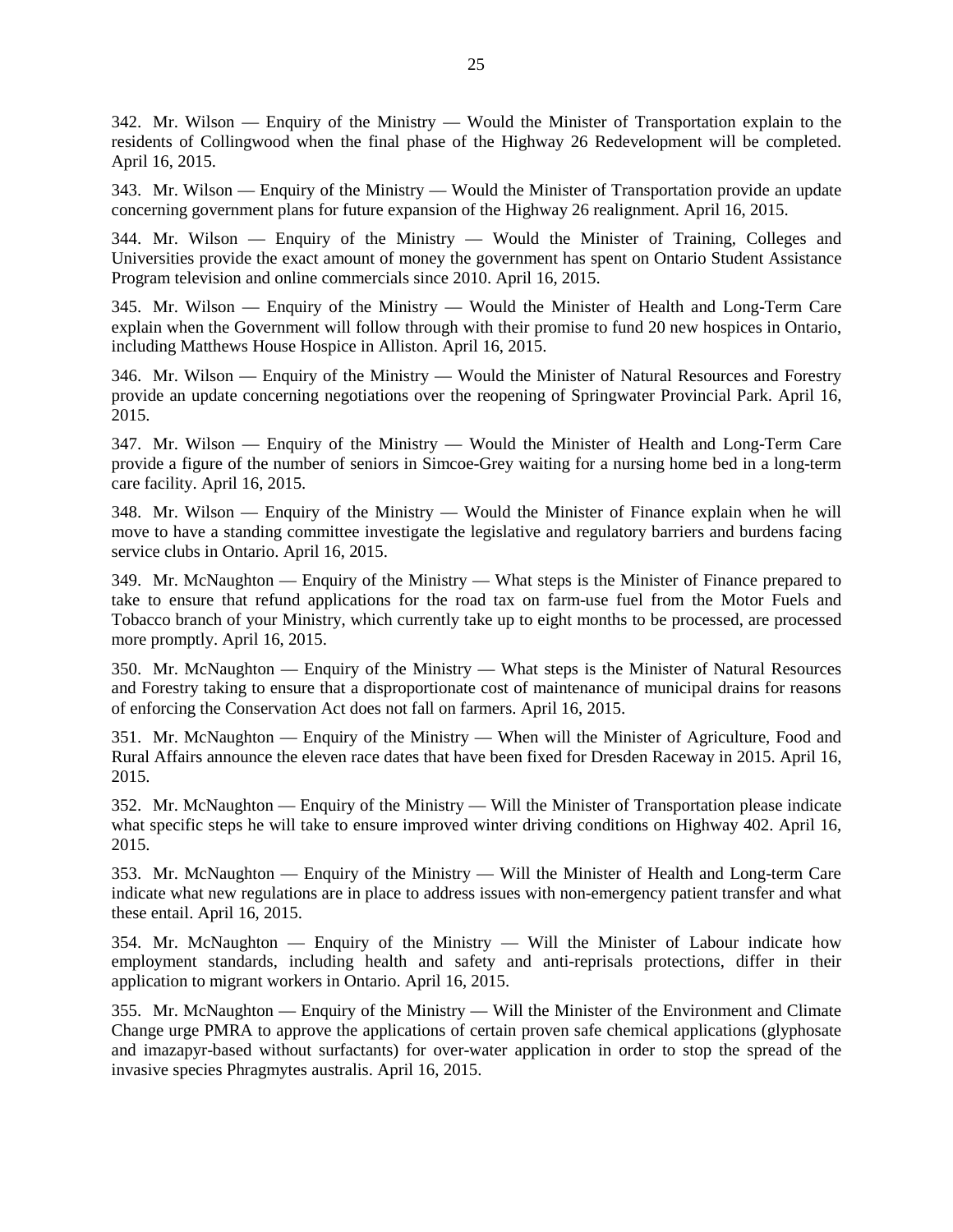356. Mr. McNaughton — Enquiry of the Ministry — Will the Minister of Education provide a list of the Ontario schools where the presidents of the Parents' Councils returned your survey regarding the implementation of a new Health and Physical Education curriculum. April 16, 2015.

357. Mr. McNaughton — Enquiry of the Ministry — Will the Minister of Education indicate what provision in the Education Act allows for the withdrawal of students from class at the sole discretion of their parent(s) on the basis of lesson content. April 16, 2015.

358. Mr. Miller (Parry Sound—Muskoka) — Enquiry of the Ministry — Would the Minister of Transportation please provide the estimated completion date for the 4-laning of Highway 69/400 between Parry Sound and Sudbury. April 16, 2015.

359. Mr. Miller (Parry Sound—Muskoka) — Enquiry of the Ministry — Would the Minister of Transportation please explain what steps are being taken to ensure route connectivity for the Georgian Bay Cycling Route with specific reference to the project of 4-laning Highway 69/400 north of Parry Sound. April 16, 2015.

360. Mr. Miller (Parry Sound—Muskoka) — Enquiry of the Ministry — Would the Minister of Transportation please provide a firm date when regulation 316/03 of the Highway Traffic Act will be updated to include classes of off-road vehicles including two-up and side-by-side model utility task vehicles. April 16, 2015.

361. Mr. Miller (Parry Sound—Muskoka) — Enquiry of the Ministry — Would the Minister of Natural Resources and Forestry please outline the steps that are taken to obtain reliable information on Ontario's moose population in order to allow for a predictable and equitable distribution of moose tags through the annual draw. April 16, 2015.

362. Ms. Elliott — Enquiry of the Ministry — Would the Minister of Health and Long-Term Care provide annual statistics for the past five years on the number of children from low-income families that have received dental care through publicly funded programs as well as the total number of children expected to receive these services following the changes made to the eligibility criteria for the Healthy Smiles Program. April 16, 2015.

363. Ms. Elliott — Enquiry of the Ministry — Would the Minister of Health and Long-Term Care please provide a detailed breakdown of the budget allotted to Community Care Access Centres that includes a percentage breakdown of the budget dedicated to administrative functions versus direct and outsourced care provided for the past 5 years. April 16, 2015.

364. Ms. Elliott — Enquiry of the Ministry — Would the Minister of Health and Long-Term Care please provide annual statistics for the last five years related to medical tourism in Ontario; specifically, the number of surgeries or treatments provided to non-Ontario residents, the amount of money raised from these efforts, and a list of hospitals and health care facilities engaged in this practice. April 16, 2015.

365. Ms. Elliott — Enquiry of the Ministry — Would the Minister of Health and Long-Term Care please provide the average value and extent of benefits (i.e. physiotherapy, home care etc.) a post-stroke patient discharged home from the hospital is eligible to receive in Ontario and whether the government plans to increase the value and extent of these services. April 16, 2015.

\_\_\_\_\_\_\_\_\_\_\_\_\_\_\_\_\_\_\_\_\_\_\_\_\_\_\_\_\_\_\_\_\_\_\_\_\_\_\_\_\_\_\_\_\_\_\_\_\_\_\_\_\_\_\_\_\_\_\_\_\_\_\_\_\_\_\_\_\_\_\_\_\_\_\_\_\_\_\_\_\_\_\_